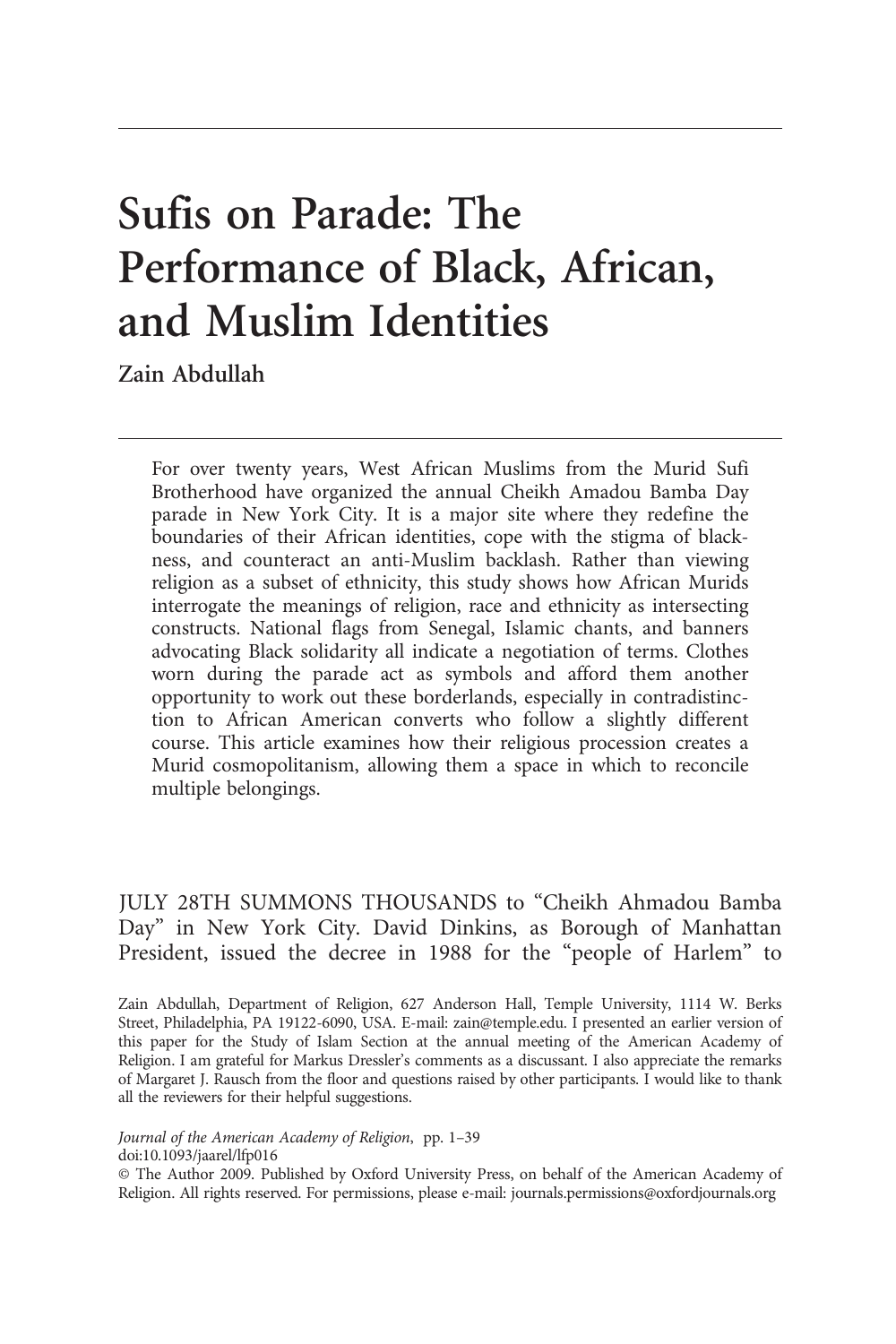"honour" Bamba's "outstanding achievement."<sup>1</sup> A Muslim cleric and mystic from Senegal, West Africa, Amadou Bamba Mbacké (1853– 1927) founded the Murid Sufi Brotherhood in the latenineteenth century. The Murids grew to over 400,000 by 1958 (Cruise O'Brien 1971: 76–77) and now boasts over three million in Senegal (Babou 2002: 153), a place where their holy city of Touba has been dubbed a Muslim "Vatican" (Onishi 2002). In New York, their presence is quickly growing among the 100,000 arrivals from West Africa (Waldman 1999), and most claim Murids number in the thousands.<sup>2</sup> While the proclamation designated a single day for the celebration, the annual event lasts just over two weeks and includes a series of rallies, prayers, Breakfast gatherings, exhibitions, theatrical performances, and lectures at several locations including the United Nations. The cornerstone of these activities, however, is the Bamba Day parade, a long procession of African men, women, and children marching up 7th Avenue from Central Park North (110th Street) to 125th Street. What makes this display so compelling is not the pomp and circumstance typically associated with these spectacles. There are no brass bands or sparkling floats; even the djembe or African Drum is missing. Girls dressed in bathing suits twirling batons are conspicuously absent. Celebrities and hand-waving beauty queens riding in convertibles are nowhere to be seen, and major elected officials are likewise not in attendance. Even observers in the audience could not explain the reason for it. Most speculated it was "something African" but were unable to figure it out. Why, then, would the Murids continue to plan and organize a policeescorted parade for over twenty years that no spectator understood?<sup>3</sup>

 $1$  After New York, proclamations have been declared in cities like Newark, NJ, Baltimore, Atlanta, and Washington, DC. For Newark, Baltimore, and Washington, see Malcomson (1996: 41)

 $2$  Figures vary for the number of Murid *taalibés* (disciples) living in New York City. The 2000 U.S. Census (including the Current Population Survey of 2000) recorded Senegalese at slightly above the 1990 count of 2,287. Informal estimates, however, place Senegalese in New York City anywhere between 10,000 and 20,000 (Perry 1997: 229). Other unofficial counts have tallied Murids at 4,000 to 6,000 nationally with nearly 2,500 in New York City (Malcomson 1996: 30; also see Salzbrunn 2004: 479). For an overview of West African migration to the US, see Abdullah (2001). Finally, a brief word is necessary about Arabic transliterations or English spellings for Cheikh, Ahamdou, and Murid. The word, "Cheikh," a venerable title given to a learned man (and rarely, a woman), leader, older man, or saint (marabout), is variously spelled, Shaykh, Shaikh, Sheikh, and Sheik. The name, "Ahmadou," is also rendered, Amadou, Ahmadu or Amadu. And "Murid" is often transliterated, Mouride or even Mourid. Unless quoting other sources, I will use

 $\frac{3}{3}$  For a more comprehensive look at West African Muslims (not just including Murids) in Harlem and their encounter with African Americans, see Abdullah's forthcoming book (Abdullah 2009b). Also, see his article, Abdullah (2009a).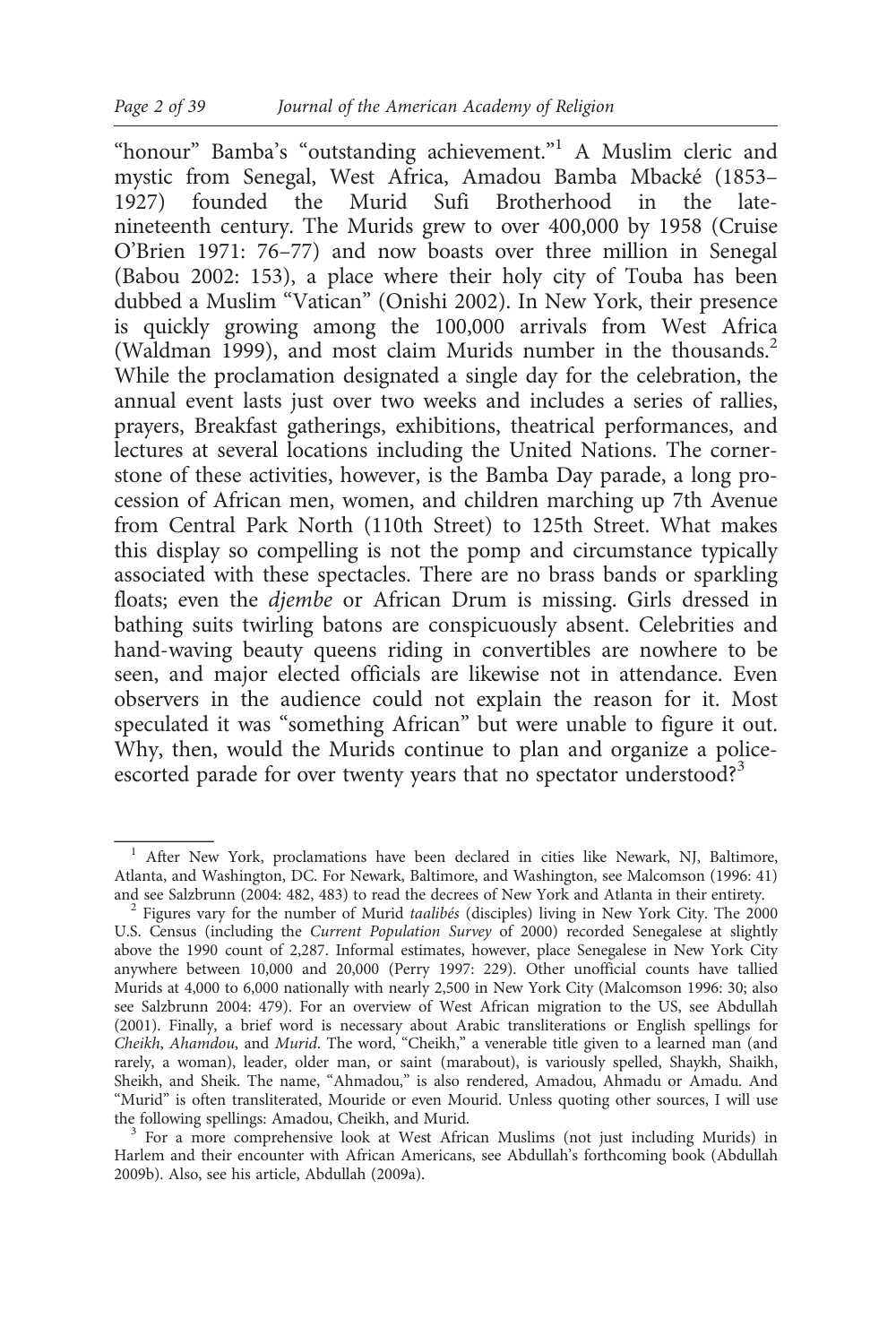Public performances have been important spaces where individuals dramatize all sorts of group concerns and faith issues. More than frivolous amusement, this street drama visualizes certain aspects of the social structure or cultural system, affording scholars a "window" (Kugelmass 1994: 25) from which to better understand religious behavior and sacred meaning. As their procession moves through space, Murid iconography etches new imaginative grids into the city streets. Among ritual items, a single 1913 photograph of Bamba is the only one in existence (Figure 1), and its ubiquitous image also appears on button pins, stitched on clothing, mounted on walls and moving vehicles, and painted onto glass surfaces. Amadou Bamba and the marabouts who have inherited his mantle are considered holy ones, saints—both living and deceased, women and men. Whether home or abroad, Murids seek their baraka, a term that can be simply translated as blessing, grace or divine favor. However, it extends well beyond this to encompass a whole host of meanings such as good luck, bounty, material prosperity, and other kinds of good fortune. It is believed that Murid saints possess the ability to bestow baraka in the same way people possess other human talents like wit and humor, physical prowess, or the gift of song. In this regard, some marabouts have more than others (Geertz 1968: 44; also, see Babou 2007: 8–9). The photographic posters of Bamba, other saints, the Touba Grand Mosque, along with hagiographical narratives illustrate an intimate fellowship Murids have with religious images and texts. This moving display engenders a sacred space paraders enter to gain divine favor, a baraka to help them manage the vagaries of life upon their return to a profane world. While this moving tableau clearly indexes important aspects of their religious sentiment, it also matches the social exigencies of the many worlds they inhabit in Harlem. As such, the Bamba Day parade is a major site for identity construction and a place where African Sufis navigate the contours of their racial, ethnic, and religious identities.

Despite Susan G. Davis' lament that "[ p]arades and public ceremonies have been neglected by scholars, few of whom have systematically investigated the relationship between social life and public enactments" (1986: 3), there appears to have been a growing interest, particularly in the United States, for what these ritual displays can tell us about our contemporary worlds. Some, for example, have examined how the Doo Dah and Rose parades in Pasadena, CA put forth competing ideologies of urban life and visualize local interests (Lawrence 1982). In New York City, Puerto Rican marchers demonstrate how they juxtapose the status of a Fifth Avenue parade with Island pride, as they embody a corporate identity for spectators to witness (Kasinitz &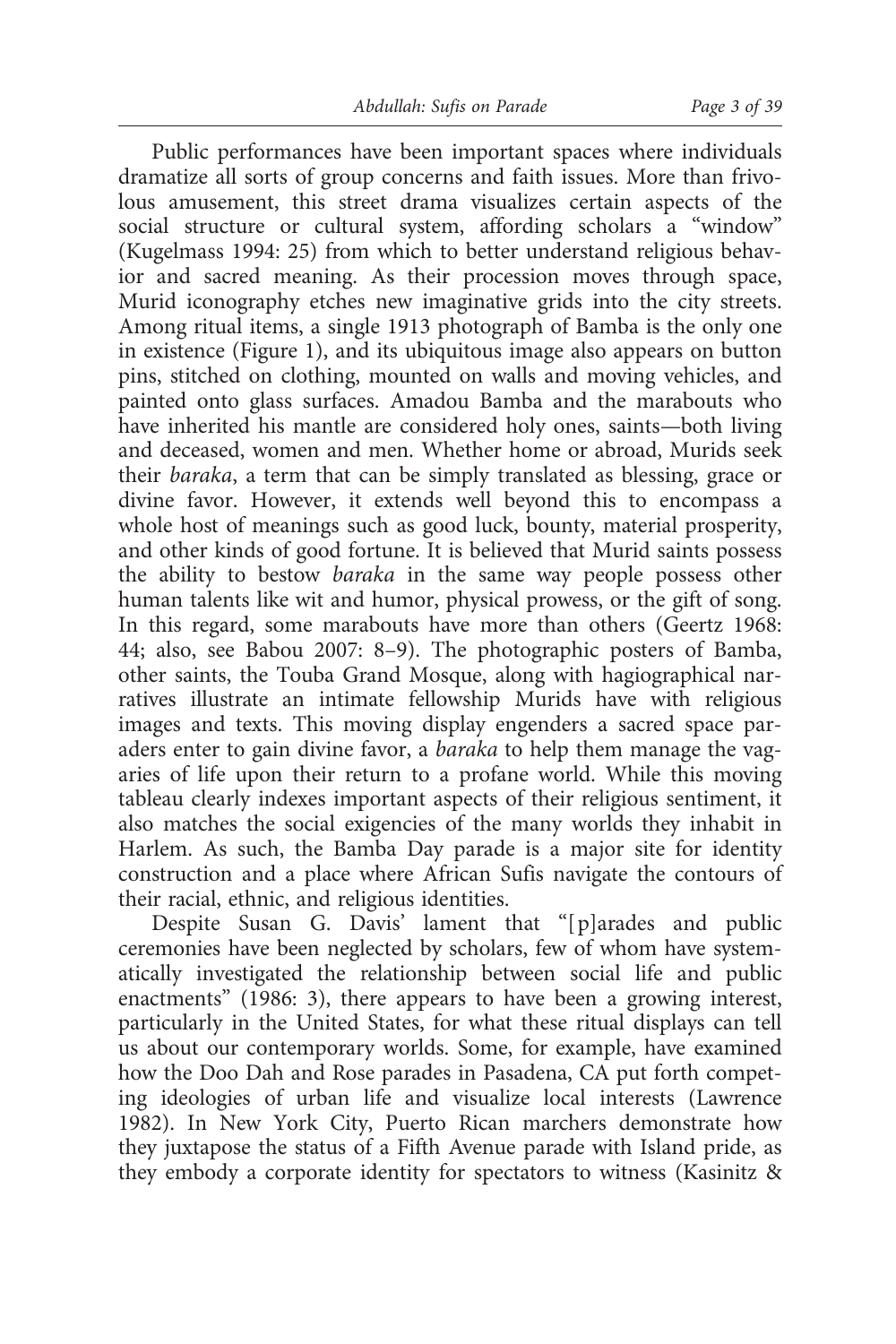

FIGURE 1. CHEIKH AMADOU BAMBA. Source: Murid Islamic Community in America (July 2002), p. 3.

Freidenberg-Herbstein 1987). By the same token, the West Indian Carnival transforms Brooklyn streets into public theatre, contesting their social identities and marginal status (ibid.). In the Polaski Day Parade, Jo Anne Schneider investigates how the Polish in Philadelphia animate both resistance and consent as markers of "self" and "other" (1990: 33). While religious life is implied in one or two of these earlier works, more recent studies have begun to look more evenly at the interplay between religious expression and everyday life.<sup>4</sup>

<sup>&</sup>lt;sup>4</sup> In 1985, *The Drama Review* devoted an entire issue to processional performance in which several articles addressed some aspect of religious life. Two covered marches among the Shia of central and western Asia and Italian Catholics in Brooklyn, NY. Some of the more recent works on religious processions include articles by Tracey Heatherington (1999), Joseph Sciorra (1999), Wayne Ashley (1999), Timothy Lubin (2001), Marion Bowman (2004), and Anouska Komlosy (2004). For Islamic parades or processions, see Pnina Werber (1996, 2002), Vernon James Schubel (1996), and Susan Slyomovics (1996). Although it is somewhat dated, the work of Edward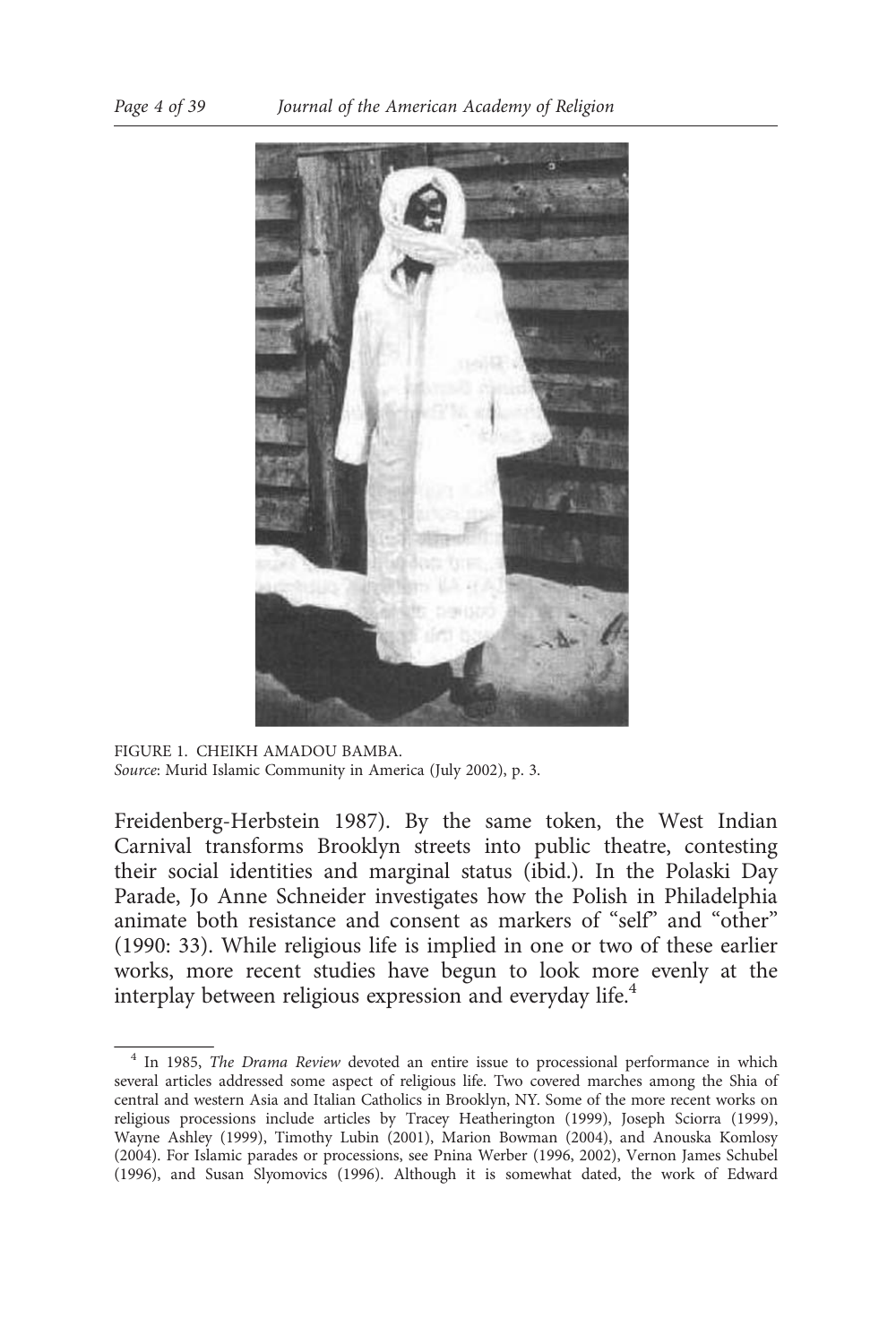Because parades necessarily "territorialize" public space, by which I mean the way these processions "attempt to control a geographic area and establish differential access to it" (O'Reilly and Crutcher 2006: 245), marchers can lay claim to a spiritual landscape by inscribing an indigenous piety onto these suspended moments, and by barring outsiders from entering. While the parading spectacle will invariably differ from one event to the next, a central theme in these marches is identity. As newcomers, parades allow immigrants to act out their presence and communicate their sensibilities to others. The few studies that have looked more generally at religion among immigrants, however, have invariably subsumed it under the broad category of ethnicity (Hirschman and Falcon 1985) or treated it as an extension or preserver of ethnic identity (Bankston III & Zhou 1995). Less studied is the process by which Black immigrants forge religious identities that are entirely nonethnic (Ebaugh and Chafetz 2000). Jessica Jacobson (1997, 1998), for example, has argued that Muslims living in western countries are creating identities based solely on their Islamic affiliation. Moreover, despite Fredrik Barth's (1969) classic work on ethnic boundaries and intergroup relations, he contends that "among Muslims throughout the world, the dominant discourse on identity is indeed increasingly cast in terms of religion, not ethnicity" (1994: 27). This argument challenges the assumption that religion and ethnicity must be coterminous, especially for Muslims in the United States where "Islam is becoming ... one of the denominational alternatives of being religiously American" (Casanova 2002: 18). For Muslims in the West, these religious processions constitute a drastic shift from how they previously expressed their identities in public. Besides the display of Islamic business signs on halal (lawful) butcher shops and novelty stores, Muslim space had been relegated to the inner sanctum of home-style, Quranic study circles and masjids. Islamic practices, as Pnina Werbner writes of Muslim immigrants in the UK, "were thus confined within fortresses of privacy, … and these fortresses protected immigrants from external hostility" (2002: 117). In Harlem, the spectacle of the Bamba Day parade has thrust Murids onto the urban stage making their "bodies seem more public than private," in the language of Jack Kugelmass (1994: 23), and fully exposing themselves to the gaze of others.

C. Zaragoza (1995) is certainly worth noting, and a volume edited by Knut A. Jacobsen (2008) is promising as well. The material on Irish parading is significant; however, much of it marginalizes religion and focuses much more on politics, tradition, and other social identities. While the work on pilgrimage and religious tourism is quite extensive, this area of research is significantly different from the act of parading or contesting one's religious identities in the public arena. Studies on carnival are relatively substantial. Still, while spiritual themes are included in these public celebrations, religious expression generally remains on the periphery.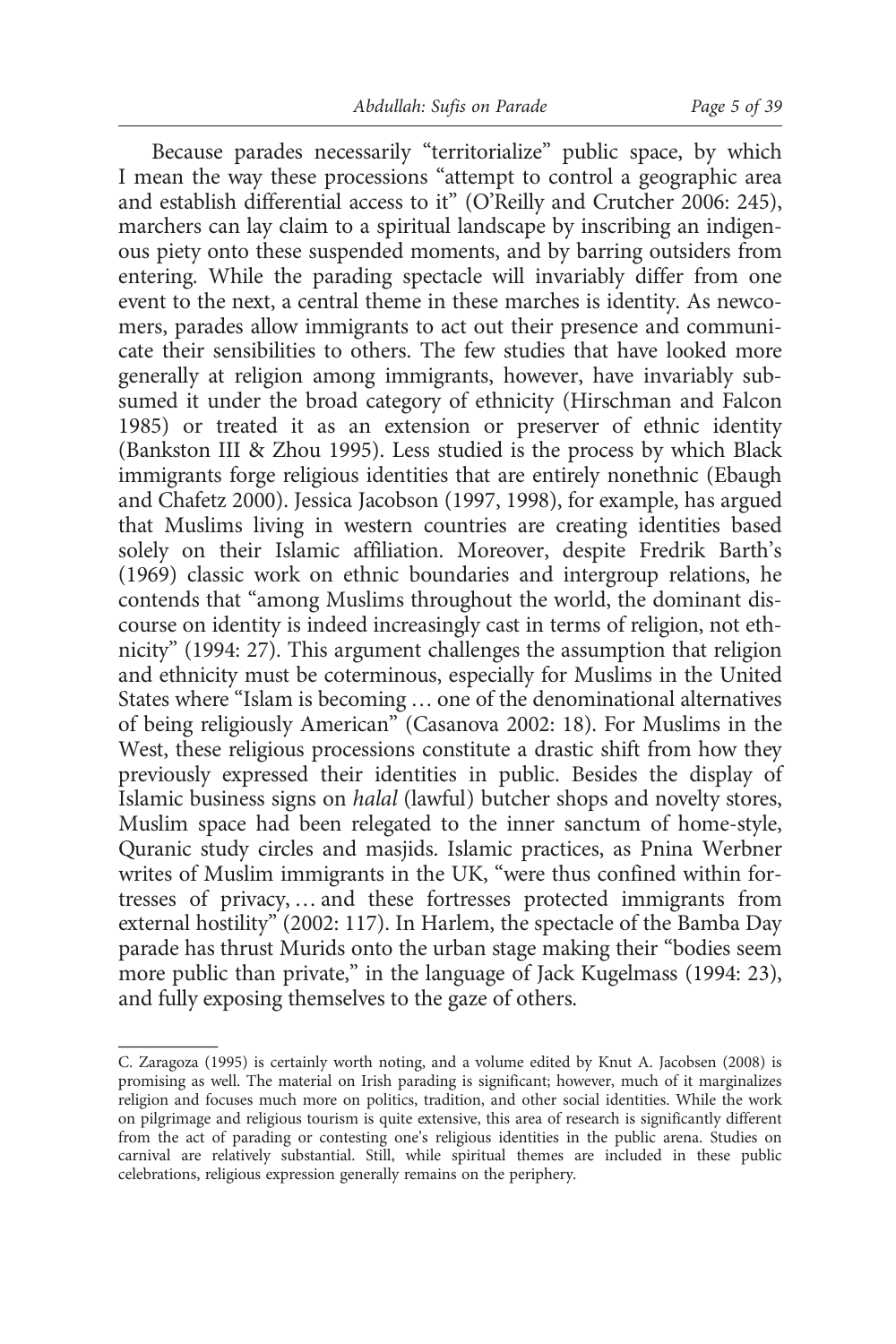While religion or, more precisely, Islamic identity must be studied as an independent variable rather than subsumed under grand rubrics like ethnicity or race, this does not suggest that religious identity should be researched in isolation. In other words, religious actors do not only reside in one space or the other but move in and out of secular and sacred locales, and they frequently straddle both simultaneously as social issues are joined with spiritual matters. While Lily Kong is correct to say that "in the same breath that race, class and gender are invariably invoked and studied as ways in which societies are fractured, religion is forgotten or conflated with race" (2001: 212), her criticism works both ways. Scholars in religious studies must also consider how other master narratives like those associated with ethnicity, gender, sexuality, nationality, and class influence the religious practices and spiritualities they are observing.

While only a few elements are selected from the totality of their cultural repertoire, West African Muslims at the parade rely heavily upon specific materials to define their presence in New York. One important way this is done is by using the group's own characteristics, which may constitute an array of items including racial imageries and visual hagiographies. National symbols like the Senegalese and American flags cast a much wider net, essentially redrawing old fault lines and linking their hometown past with an immigrant present. All of this is not necessarily new for the Murids. Many years ago, they worked out strategies for confronting Black inferiority and race-based policies under French colonialism. And they have always struggled to combine their own Islamic traditions and an African respectability under the weight of Arab cultural hegemony.<sup>5</sup> In the American context, though, new tactics are required forcing them to reconfigure new imaginaries and urban liturgies. While this article focuses on how African Sufis negotiate their Black, African, and Muslim identities, some mention of gender and class is inevitable. Clearly, men and women do not experience race, ethnicity, or religion in the same ways. And the socioeconomic position or class status of an individual will often determine one's access to religious resources or authority. That is, the process of identity formation is shot through with gendered sensibilities and class-based behavior. Still, these realities are not primary concerns in this essay, despite the fact that they will necessarily emerge from time to time. And while the topic of sacred space as a debate in the field of religious studies has some relevance for this discussion, it is most useful here as a reference to the spiritual territory where

<sup>5</sup> For a brief history, see Abdullah (2008).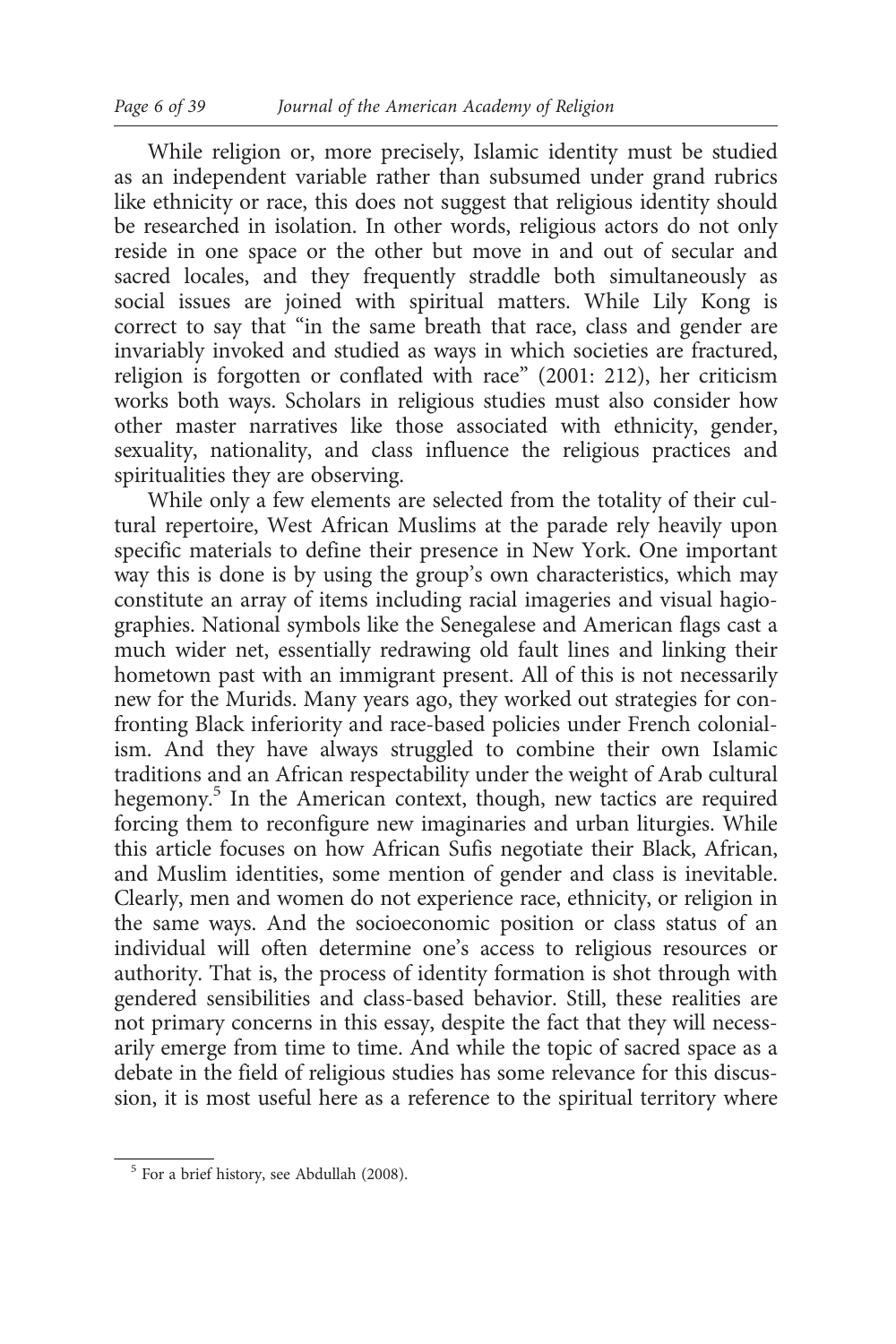Murids act out these multiple identities. In the end, Cheikh Amadou Bamba Day allows these Sufis on parade to perform what it means to be Black, African, and Muslim in New York City.

## MURDISM AND THE BLACK IMAGINARY

The morning air crackles with anticipation as the courtyard swells with hundreds of men, women, and children dressed in their best boubou garb.<sup>6</sup> It is still early at the Harlem State Office Building, but one can hear prayers humming with the circular motion of *thikr* beads.<sup>7</sup> Others primp and tug on each other, the way a costume designer would prepare an actor before entering the stage. As people line up, the procession stretches for at least three blocks. Marchers move into military formation, with a section break between every seven lines, twenty to twenty-five abreast. The vibrancy of African clothing designs and colors, banners displaying Quranic verses and Black pride slogans, photographic posters of Cheikh Amadou Bamba along with other marabouts, and the presence of American and Senegalese flags all seem to momentarily rework the rhythm of the urban terrain. As "street theatre" (Davis 1986: 7), the Bamba Parade creates a "liminal"<sup>8</sup> space allowing performers to reinvent themselves in ways not possible under normal conditions.

<sup>&</sup>lt;sup>6</sup> The boubou or Grand boubou is mostly worn in West Africa and, depending on the ethnic group, will be known by several different names like agbada among the Yoruba and Dagomba or the Hausa call it *babban riga*. The suit is characterized by its flowing fabric with a wide-sleeved top (which may include a large over garment like a shawl) and loose pants.

thikr is also spelled zikr or dhikr, but I prefer the "th" as pronounced in the English word, "the," because it approximates the corresponding letter in Arabic. In any event, thikr beads are similar to rosary beads in traditional Roman Catholicism. Muslims use 99 or 100 beads, strung together by string or another type of cord, to keep an accurate count when reciting one of the

 $\delta$  The sociologist, Arnold van Gennep (1960 [org. 1908]), believed that ritual behavior or rites of passage occurred in three stages: (1) separation (from the group or society); (2) liminality (a transition into a new state); and (3) incorporation (or a reincorporation into society). Victor Turner, a British anthropologist, advanced Gennep's idea for his understanding of the ritual process, especially the liminal stage (1969: 94–113, 125–30). Influenced by the social process model of British social anthropologist and Africanist, Max Gluckman (1955, 1963), Turner argued that during the liminal state (anti-structure), the limitations of social structures are relaxed and allow practitioners to create new identities or alter old ones. The ritual behavior of carnival is an example of how masqueraders incorporate masks to invert identities (Tseëlon 2001). Once the liminal state is complete, members are strengthened by a new expression of solidarity, a concept Turner termed, communitas. In true Durkheimian form, the final stage of reincorporation describes the way society averts the revolutionary nature of the liminal state and maintains its own equilibrium. For Emile Durkheim's notion of social equilibrium, see Durkheim (1964). I borrow the concept of liminality as a way to describe the kind of space paraders enter during these public events.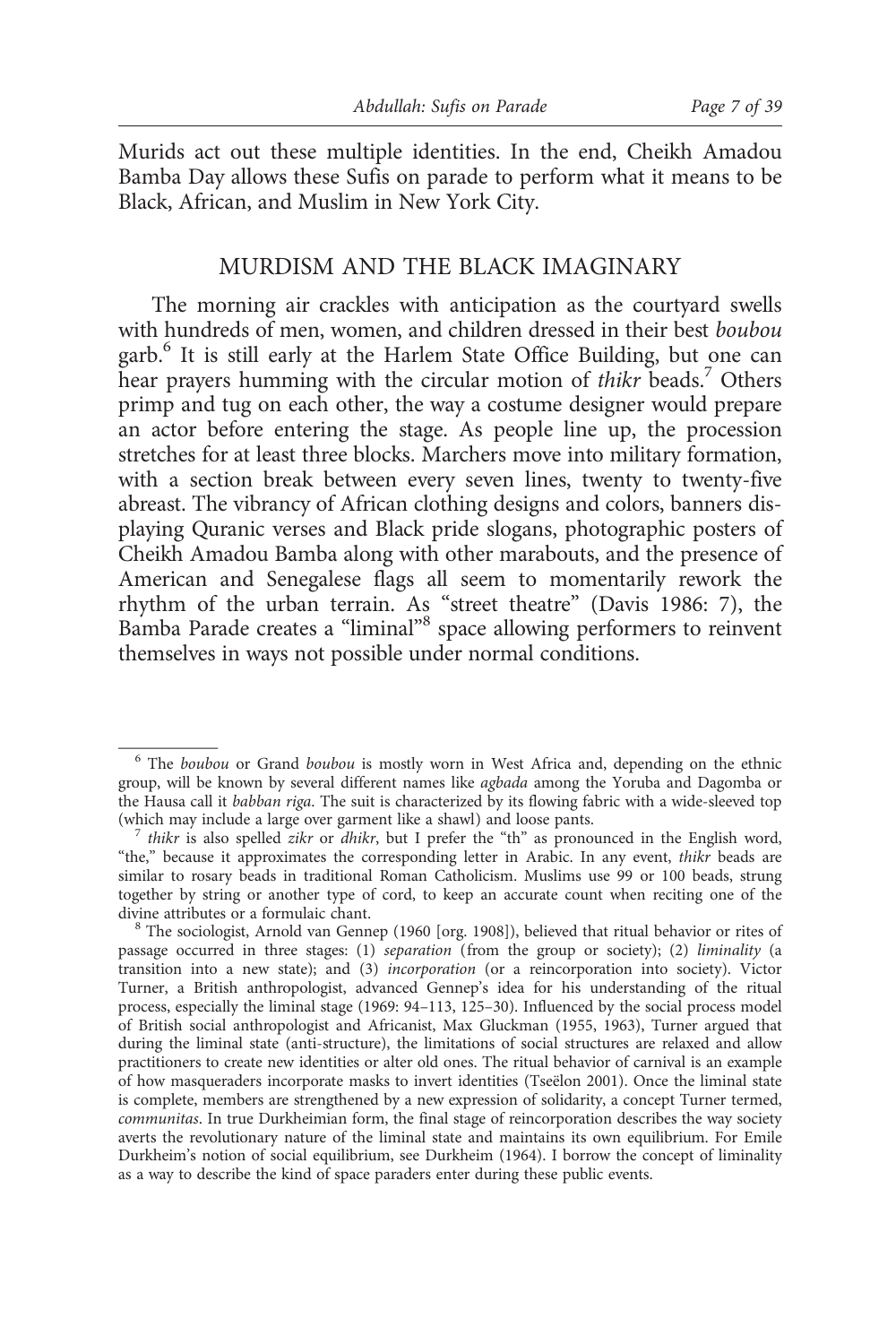For several hours, traffic gives way to a sensory mélange of sightly robes, sweet perfumes, and choral chants. In fact, sound, more than any other performative element, constituted a subversive act for Black Harlem paraders in the late 1920s. "The sound and noise that white New Yorkers heard as cacophonous and atavistic," Clare Corbould asserts, "were to Harlem's black residents a way to claim space as their own" (2007: 861). Moreover, making noise on the street in the Jim Crow South, for instance, was not always permitted and, as Zora Neale Hurston novelized the period, institutional racism attempted to relegate Black laborers "tongueless, earless, eyeless conveniences all day long" (ibid.: 862).<sup>9</sup> As recent Muslim immigrants from a French-speaking country, most Murids lack adequate competence in English and Protestant American culture, and, as Hurston described above, this casts an eerie shadow over their mouths, bodies, and collective gaze. During the parade, however, the piercing chants of Bamba's khassaïd ( poetry) reverberate through the streets, granting them not only a dominant voice for the moment, but also a vernacular presence and a visual narrative to dramatize Muridism for themselves and others.<sup>10</sup>

Besides the power of the spoken word, their signs and banners create a "visual epistemology" (Roberts and Roberts 2003: 38) that interject new ways of seeing Blackness. It includes the kind of stories members are urged to remember, especially when it entails the reinterpretation of well-known historic events. Among the many banners at the parade, one was particularly interesting for how it advocated a Murid approach to racial equality. The wording was attributed to Cheikh Amadou Bamba, but it was clearly reminiscent of a familiar theme in Black American history (Figure 2). The words appeared as follows:

#### OUR BLACKNESS SHOULD NOT BE AN OBSTACLE TO OUR KNOWLEDGE AND OUR PERFECTION. ALL MEN WERE CREATED EQUAL CHEIKH AHMADU BAMBA

The banner addresses a racial legitimacy with its reference to "Our Blackness," suggesting at the outset that Murid followers are to be

<sup>&</sup>lt;sup>9</sup> Corbould uses this fictional account to describe how Black workers were treated under Jim Crow or America's legalized segregation laws, which lasted from 1876 to 1965. See Hurston (1986: 9).

<sup>&</sup>lt;sup>10</sup> This statement is not to suggest that the Cheikh Amadou Bamba Day Parade is devoid of subaltern voices and without competing messages. Parades and processions give the appearance of uniformity due to their very structure and military style formation. However, because these public displays are composed of individuals and subgroups, each with their own agenda, internal differences generally go unnoticed by spectators.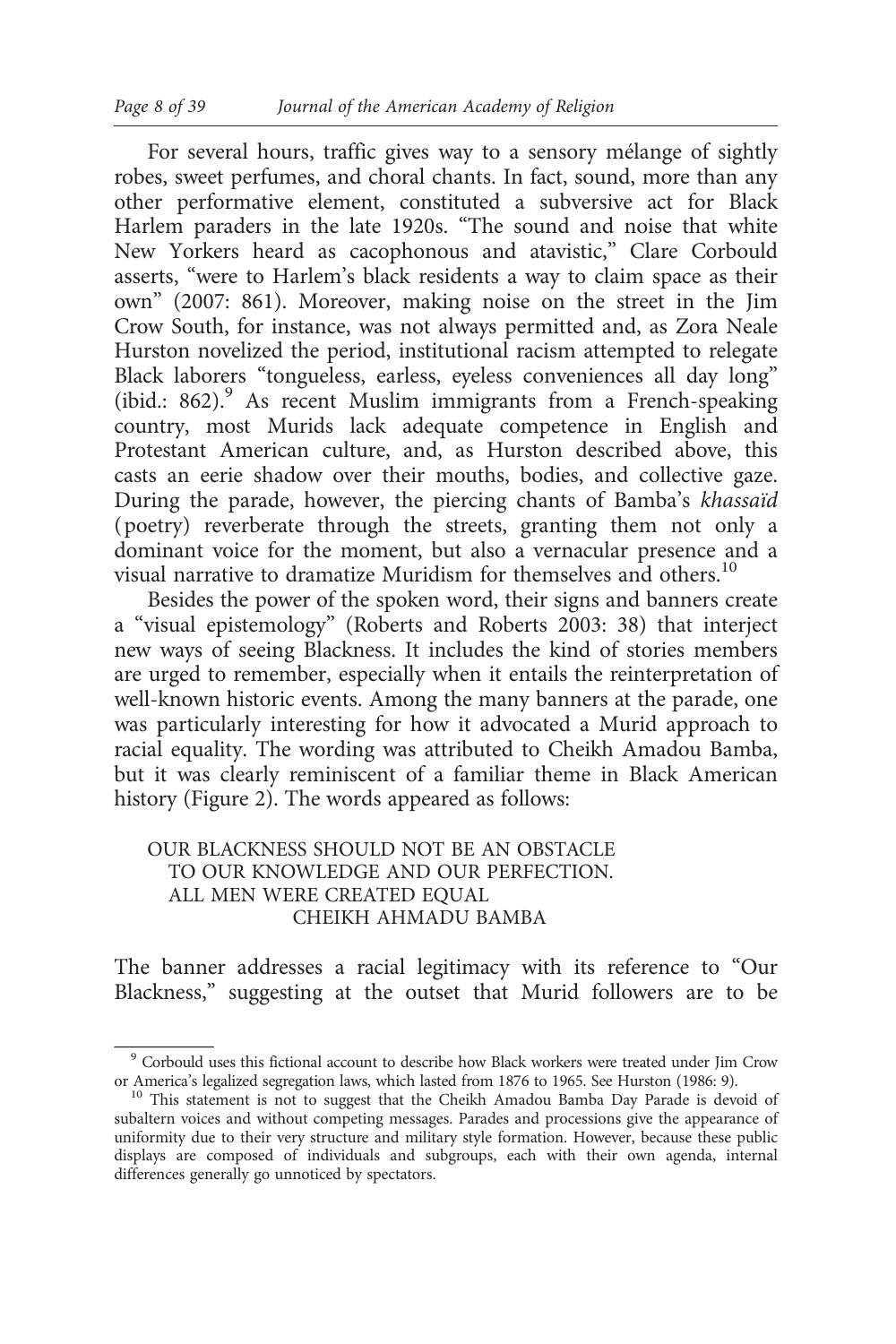

FIGURE 2. BANNER ON BLACKNESS. Source: Photo by author.

considered part of the Black world. Moreover, the idea of "Blackness" as a thing preventing one from having access to "Knowledge" and "Perfection," or a thing frustrating one's life chances, has been a struggle historically played out throughout the Black Diaspora. By attributing this saying to Bamba, however, a public dialogue is created linking their struggle to other Black resistance narratives. Not only does it incorporate their voice into New York's racial politics, but, more importantly, it affords them their own unique place in the overall fight against Black inferiority. Accrediting this statement to Bamba means that their jihad (struggle) against racial discrimination is sanctified as an Islamic act. For these African Muslims, then, one's Black identity is part and parcel of what it means to be a Murid.

Given the wording of this particular sign, Murids are not merely engaged in activism against racial oppression. Rather, the sign postulates that Bamba is a key architect in the shaping of civil rights. Amadou, a Jamaican-born convert and New York professor, related a bit of Murid folklore to illustrate this point:

"Well, they're under the assumption," Amadou explains, "that there is a microfilm in England of Cheikh Amadou Bamba, and they are saying that Gandhi had access to some of those things.

"And Gandhi may have been influenced by Cheikh Amadou Bamba's thinking.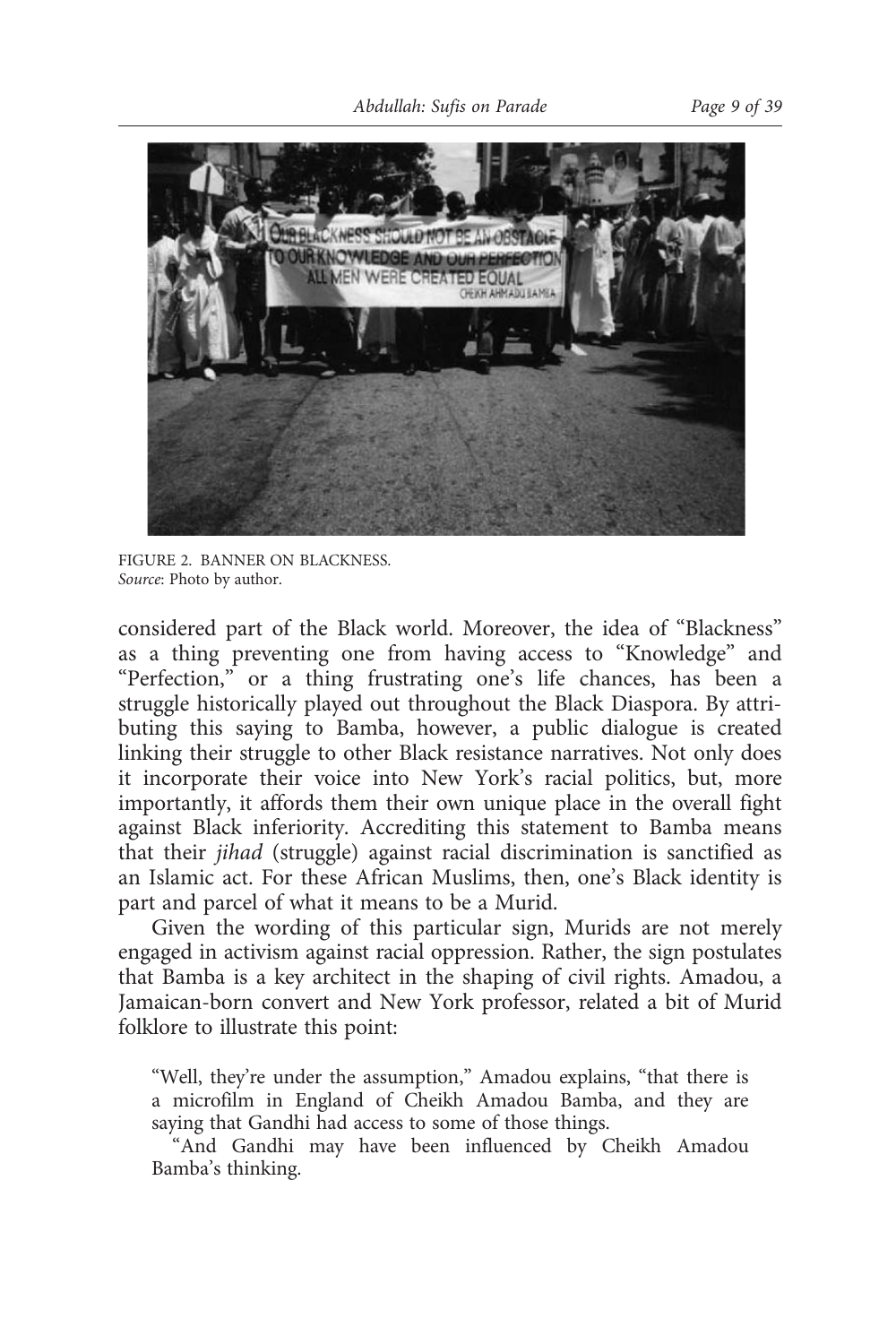"So," he reasoned, "if Martin Luther King was influenced by Gandhi, you can see there's a cycle."

The belief that Bamba's words might have indirectly influenced Dr. Martin Luther King, Jr. reveals their attempt to retell and, thus, lay claim to a crucial part of Black history. For African Americans, the saga of slavery and civil rights provides a very powerful story for determining the contours of a viable Black identity. The idea that a Black African Muslim saint, rather than an Indian sage, is responsible for important ideas held by Civil Rights leaders raises two points. First, such a proposition gives the modern Civil Rights struggle an African origin of sorts and, thus, makes a connection between a Black Christian-based movement and Muslim philosophical thought. Second, while some may believe the accusation is entirely untenable, what matters most is not its accuracy, but how Murids employ it to explain a new Black presence in Harlem. In this regard, their statement, on the one hand, proposes a process of indigenization that moves them from the margins of society to the center of Black America; on the other, Murids offer a counter discourse to the notion of a monolithic Black identity, especially when African Islam is a major component in redefining what it means to be Black. Moreover, this racial premise gives them a measure of belonging that non-Black Muslim immigrants cannot claim. In a post-9/11 world, many Arab Muslim immigrants, once considered honorary Whites (Morsy 1994), struggle to find a comfortable or, at least, acceptable place in U.S. society. While Arab Muslims with light complexions tried 'passing" for White in America's homogeneous suburbs before September 11th, dark African Muslims in newly gentrified cities have attempted to fit in by "acting" Black; albeit, with little success.<sup>11</sup>

When asked to choose the most important part of the parade, Abdoulaye, a 63-year-old Senegalese tailor and event organizer, replied, "The Black people come together marching … . Africans and African Americans come together and walk from 125th to 110th streets."<sup>12</sup>

<sup>&</sup>lt;sup>11</sup> The act of "passing" occurred mostly during the era of Jim Crow or legal segregation in America. When the skin color of an African American approximated that of a White American, the former could relocate to a White neighborhood, as long as the individual could not be recognized, and assume a totally different racial identity. See Williamson (1995). Whether "passing" for White or "acting" Black, both processes involve strategies for racial inclusion or incorporation. Of course, the social rewards or sanctions for either "passing" or "acting" are very different. For a discussion on Africans acting Black, see Stoller (2002) and his brilliant fictional account based on his ethnographic fieldwork (1999).

<sup>&</sup>lt;sup>12</sup> Prior to 2003, the parade started at the plaza of the Harlem State Office Building on 125th Street and proceeded down 7th Avenue to Central Park North on 110th, where there would be a rally and prayers.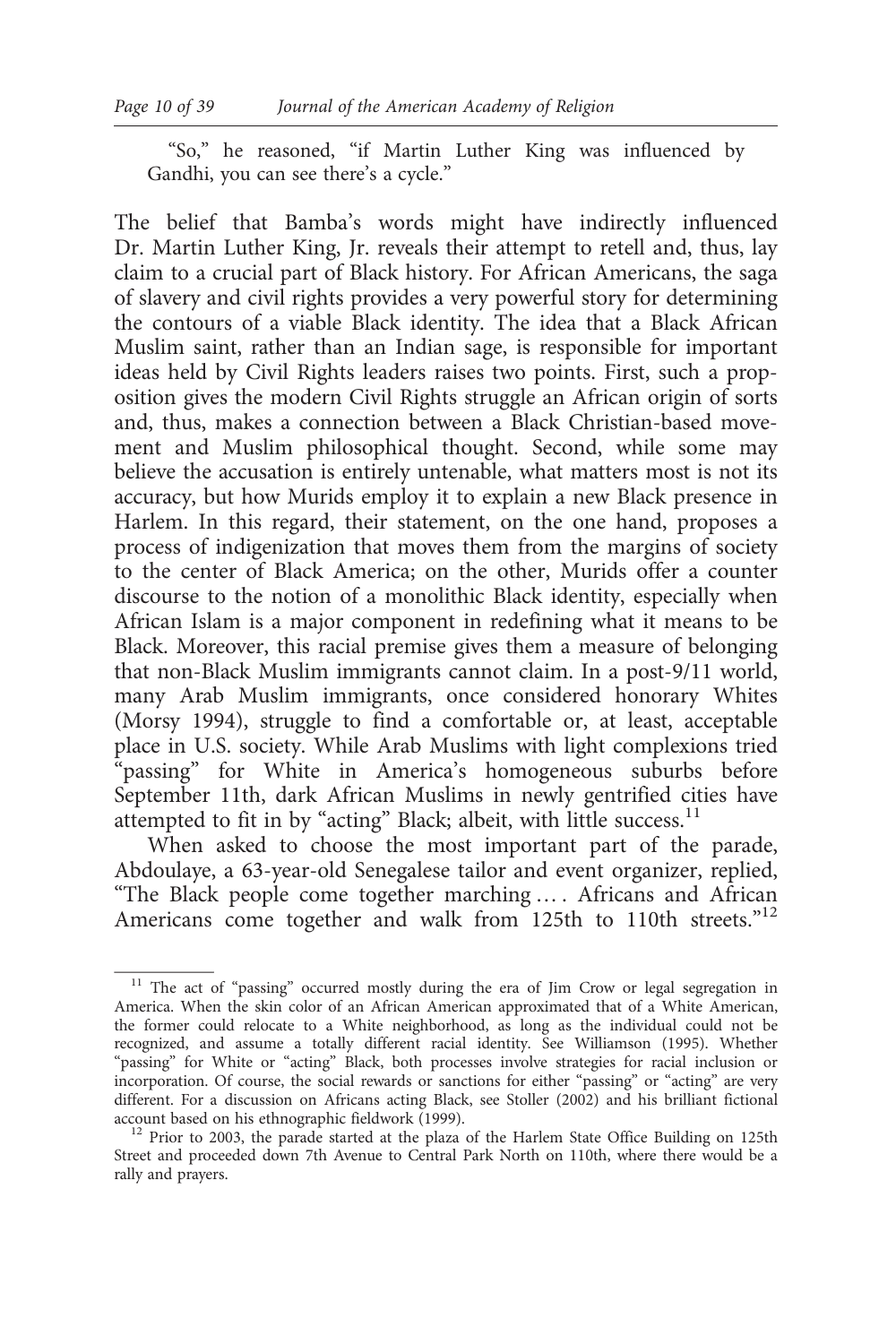He continued to say, "All the Africans from Senegal come together that day; it is the Murid day for Cheikh Amadou Bamba in America." As such, Muridism situates Blackness between its wider appeal to the Black Diaspora and its mediation of African and Islamic identities. While African Americans experience Blackness through the prism of an imagined Africa and as diasporic populations living in the West, African immigrants essentially locate their Blackness through feelings of exile and against the backdrop of a postcolonial Africa. As such, each group shares a common link to Blackness, but each one experiences it quite differently. In this context, the parade is a cultural routine where two distinct notions of Blackness coexist as sinuous constructs. That is to say, Blackness is contextual when, on the one hand, Africans and African Americans can share a sense of racial solidarity when religious affiliations are suspended. Yet, African Sufis also work to restructure the parameters of Blackness based on Bamba's sayings, which is visually expressed through their exilic parading in Harlem. The next section explores this in more depth.

## SUFI PARADING AND AFRICANITY IN MOTION

Because clothes are an important aspect of nonverbal communication, they can bring two or more people into dialogue (Rubinstein 1995). At the same time, processional clothing is not everyday wear. In this context, the wearing of African clothes constitutes a spectacle, a ceremonial act intentionally performed to dramatize the entire event. As such, Doran H. Ross remarked that the kente cloth of Ghana was "made for movement" and meant to be "danced" (1998: 9). At the Bamba parade, African clothes signify the ambit of Africanness not by "what" is worn but "how" it is worn. It is what the clothing "does" rather than what it "is" that makes it, essentially, "African." To be more precise, the festive wearing of African clothes signifies a bodily attachment to an African character. It also stages ritual practices like the khassaïd chants, as they are embodied in the spectacle of their sartorial performance. Still, the "spectacle," as Timothy Lubin has so astutely argued in his work on the public display of a Vedic ritual, "has the ability through ceremony to … [allow] explicit connections with local places and people and with contemporary events and ideologies" (2001: 370–80). The spectacle of wearing African clothing dramatizes a Murid discourse or ideology around the nature of an African identity in New York. At the same time, this fashion fair does not operate uniformly, and it can reveal a struggle over meaning between parties within the parade itself.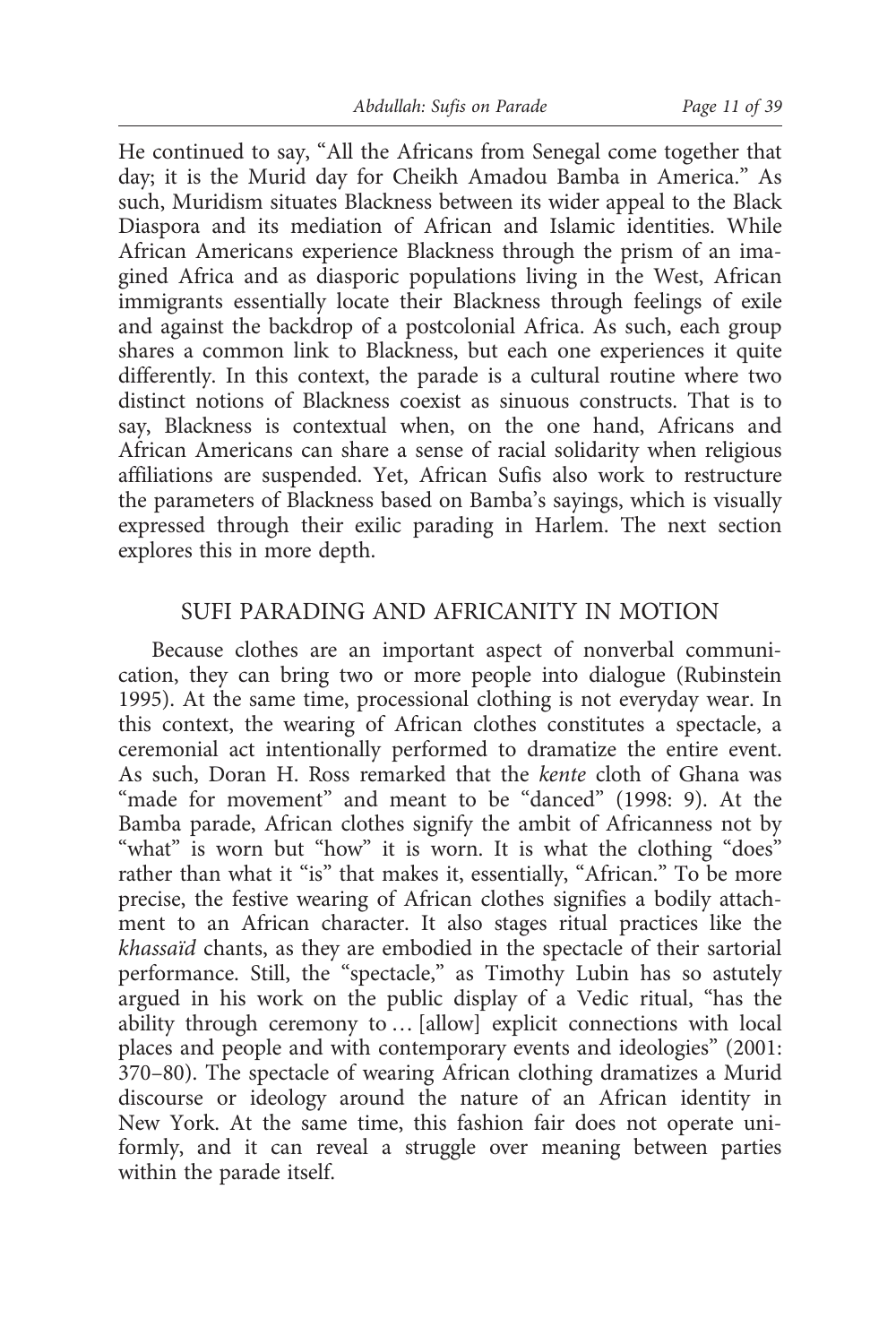Balozi Harvey, $13$  a prominent, African-American Murid convert in his early sixties, discussed his involvement.

"Well," he began, "that particular day I knew a lot of the [African] brothers were going to be in white, and I decided Afro-Americans should be in a different color [black and green], so they could be seen by the people who were on the street."

He paused to think and continued, "See, America is our village. We can never forget America as being our village. This is where our ancestors, those we know of, are from—those we've buried and struggled with."

"We have African ancestors in Africa too. Unfortunately, most of us can't even tell you who they are, but we know they exist because we know how we got here."

As president of the Murid Islamic Community in America (MICA), the organization sponsoring the event each year, Harvey helps to organize the parade as well. In fact, he is reportedly the only American to head a predominantly African Sufi organization. As president, he primarily helps Murid officials make administrative decisions. In his role as a cultural broker, however, he instructed all participants to wear traditional African dress. "Cheikh Balozi said that anybody coming to be in the parade must wear African clothes," Mamadou, a Senegalese in his early sixties asserted, "you have to show that you are African." So, the majority of the African participants dressed in their "traditional" garb, a pants set with a one-piece, loose fitting robe almost reaching their feet. Since Blacks have "African ancestors in Africa too," as Harvey recounted, African-American Murids participated in the sartorial practice as well. This style of dress gave paraders a uniform appearance, which helped to reinforce the visual image of a single and undifferentiated African identity.

On the other hand, Harvey's decision to distinguish himself from his African "brothers" by wearing different colors linked him and other Black American Murids to another ancestral homeland altogether: his American "village." In essence, his ethnic determination, actualized by the alternative color of their African clothing, helped to construct a boundary that nuanced competing versions of Africanity. This identity work reflects what Judith Byfield (2000: 6) means when she says:

<sup>&</sup>lt;sup>13</sup> I customarily use pseudonyms or first names to protect the identity of my respondents. However, since Balozi Harvey is a well-known figure in the New York metropolitan area, I decided to use his real name and that of other prominent figures.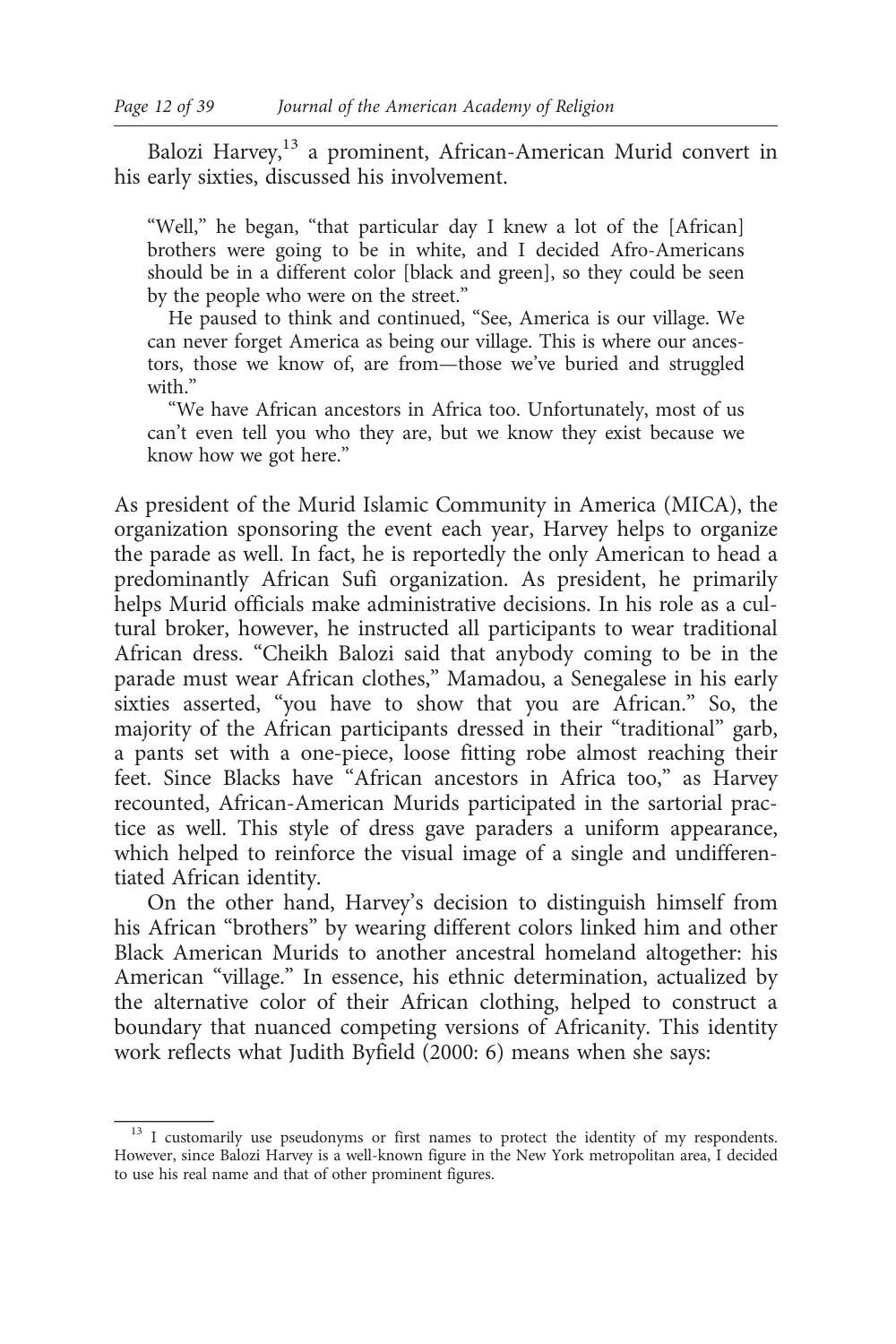In the United States, cities like New York have become home to significant numbers of Nigerians, Ethiopians, and Senegalese as well as Jamaicans, Haitians, and Dominicans. All can be claimed as part of the African diaspora, but their relationship to Africa, to each other, and to black Americans is mediated by national and ethnic identities, gender, and class. Together they have forged multinational, multiethnic urban black communities of overlapping diasporas with both shared and competing interests."

As Byfield's essay suggests, this murky terrain is complicated further when we consider how opposing factions within communities unpack or embody multiple identities, especially when they extend across racial, ethnic, or religious lines. In other words, while Harvey and other Black Americans may share a spiritual affiliation with African Murids and join them in commemorating Bamba's achievements, they clearly demonstrate a need to differentiate their African diasporic identity from the Africanity of their Senegalese counterparts. By the same token, Harvey's strategy to recognize his Black American ancestry masks a divide between Black Muslims and African Americans with Christian leanings. In short, overlapping diasporas often means having a foot in one cultural field and a hand in another, revealing how bounded, corporate identities can be porous in ways that frustrate our intellectual maps. In his exploration of what this multivocality might mean for continental Africans, Ali Mazrui advanced the concept of a triple heritage. This tripartite model examines how many Africans are forced to navigate Islamic, traditional African, and western cultures (Mazrui 1986). The settlement of African Murids in global cities like New York, however, extends this three-way model or, at least, creates the need to rethink and rework previous identity constructions.

Besides the stunning display of vibrant African clothing, the most striking element in the parade is the ubiquitous presence of both Senegalese and American flags, which, for the latter, were even more conspicuous following the September 11th terrorist attacks. More than a mere attempt to celebrate their national allegiance, the inclusion of both national symbols marks them as true ethnics or hyphenated<br>Americans, either "Senegalese-American" or simply "African-Americans, either "Senegalese-American" or simply American." As Tibbett Speer notes in his essay, "The Newest African Americans Aren't Black" (1994), African immigrants are touted as the new model minorities, and they can now compete with American Blacks for available set asides and Affirmative Action opportunities. Some African immigrants view themselves as the "real" African Americans, since they were raised on the continent and have taken up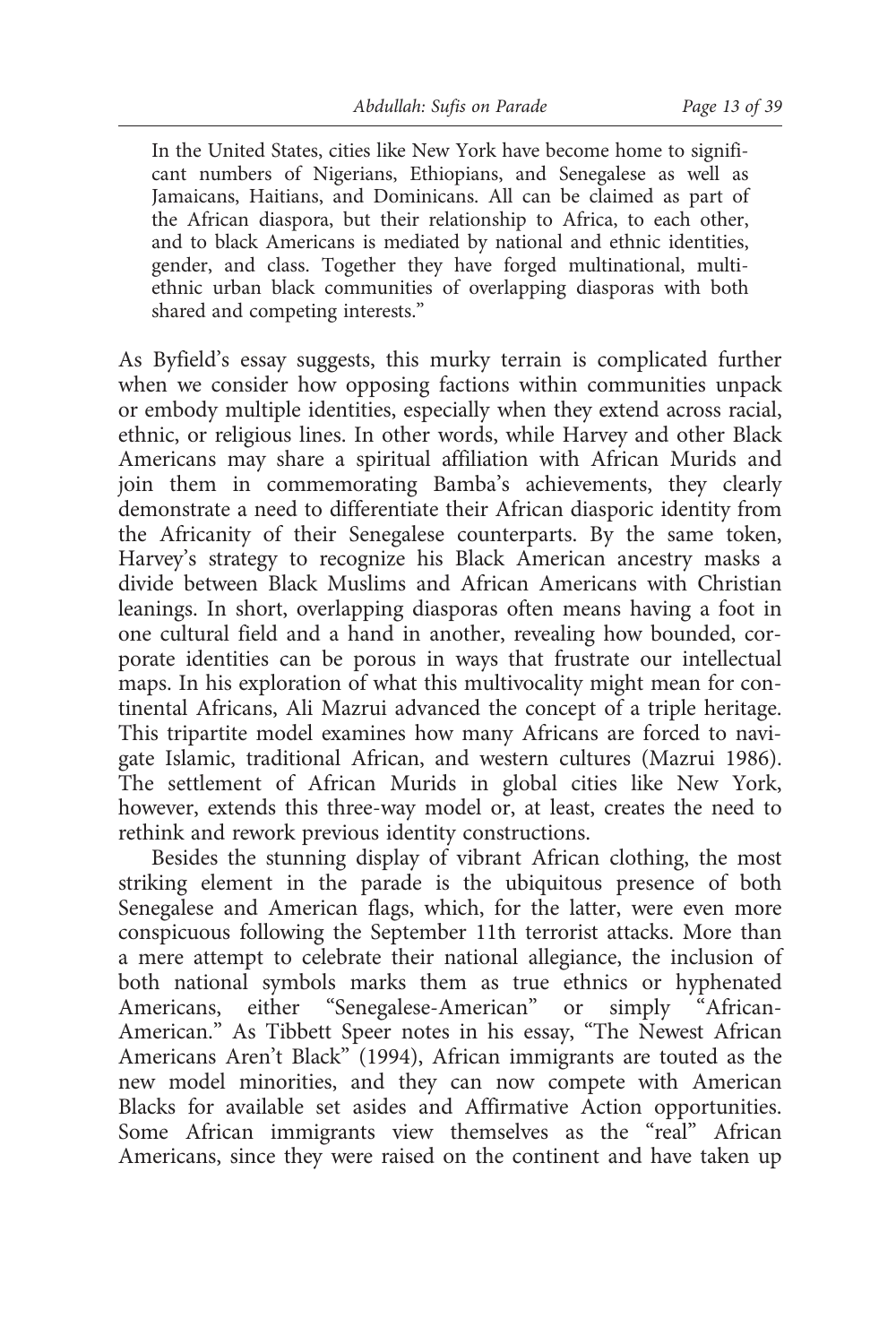permanent residency in the United States. Further, most native born African Americans, they assert, have never set foot anywhere in Africa and, in fact, maintain skewed imaginings of life there. The presence of these national emblems, however, is not just to demarcate their ethnic affiliation or to demonstrate, on some intrinsic level, their willingness to disappear into the panoply of American multiculturalism. As international migrants in a global age, the bi-national presence of Senegalese and American flags amplifies the transnational fields they traverse daily.

While the Bamba parade receives much less attention in the American press, a Senegalese television crew arrives each year to record the entire event, which is subsequently aired for several weeks in places like Dakar and Touba. Moreover, the parade's cornucopia of sights and sounds circulate through the mediated worlds Murids inhabit in France, Italy, Germany, or Atlanta, Chicago, and Los Angeles and brings their localized identities into conversation with a global Muridism. As such, this transnational procedure gives rise to a Murid "glocalism," a linkage between the local and global spheres by way of their international movement, economic traffic, and telecommunications.<sup>14</sup> "It's important that people know we do it in America and not in France," Abdoulaye commented. "One day you do it in Japan," he continued, "maybe one day you do it in Paris." Thinking further, he murmured, "That is why we have the flag." On the one hand, the prominent display of flags from Senegal announces to Harlem and beyond the arrival of a new African presence. On the other hand, virtually all groups have internal conflicts, and the display of the national standard allows those with contending views a chance to transcend their differences, at least momentarily. National flags are more than colorful pieces of cloth waving in the wind. They capture, in a brief moment, the heritage of a homeland—historic victories, bitter defeats, popular dishes, the national anthem, and an idyllic landscape instantly conjured up in the mind's eye.

Ritual elements, at times, are often combined with other materials to convey a meaning that is a bit more textured. For this purpose, the Senegalese flag alone is insufficient, and the American flag is employed to localize place within the global circuits of a Murid ecumene. Space, however, is not static and narrating one's place within cities evokes all sorts of anxieties and reactions. This is especially true for Muslims profiled as part of a "suspect community" (Hillyard 1993) in a post-9/11 world. The inclusion of the American flag, then, represents an attitude

 $14$  For an early treatise on the concept of glocalization, see Robertson (1992).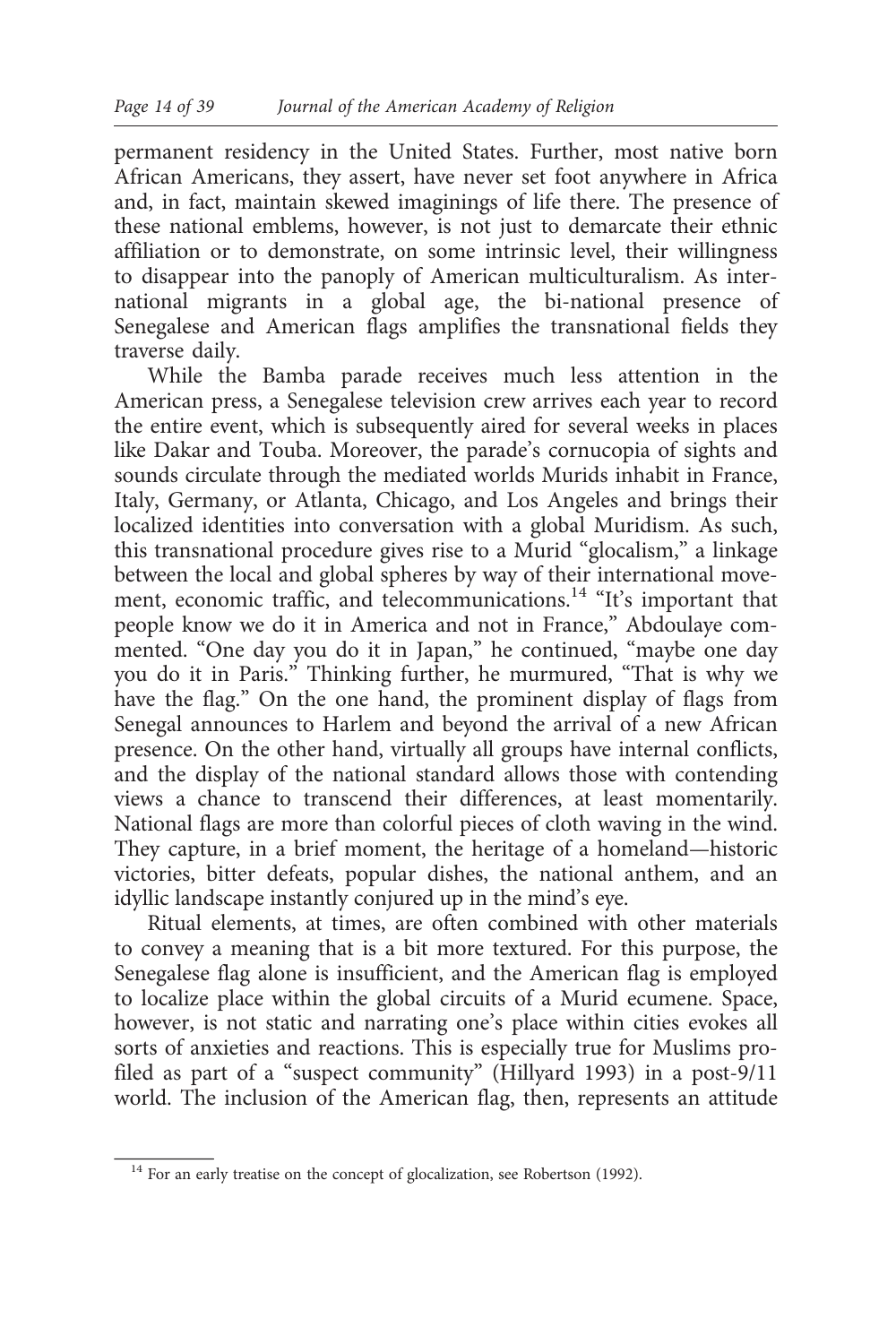of deference African Murids feel towards the host country, a gesture they hope would assuage an anti-Muslim backlash. Khady, a Senegalese Murid in her mid-thirties explained:

"Thank God we are not doing anything bad," she asserted.

"We are good people!

"You have to love yourself, yes, it is good.

"But also it's good for you to love the person who opens his arms to you in respect.

"Because all of us here, today, have a passport, the right to work, the right to live. We bought a house, bought a car.

"I mean, we don't know when we are going to leave, so the thing is for you to respect your own people and your own flag because we are African, Black people.

"But when you pull out the Senegalese flag, it should be right there with the American flag, next to it, because that is a part of respect."

The incorporation of both emblems in the parade reflects the kind of respect one should have for both the country of origin and destination. It also suggests that African Murids embrace much of what the American flag represents, and assures the wider public that although they have an allegiance to Senegal, a predominantly Muslim country, they are "not doing anything bad" and "are good"—both as Black people and Muslims. As mentioned above, this representation is especially important for Muslim immigrants after the attack on September 11th. In fact, this was the first Cheikh Amadou Bamba Day Parade following the tragic event, and there were noticeably more American flags than in previous years. Immigrant and native-born Muslims felt extremely vulnerable following the attack (Esposito and Mogahed 2007), and Khady's agitation was evident when she admitted Senegalese do not know when they are either "going to leave" or, perhaps, be forced to go.

Her Muslim background, however, was not the only reason Khady and other West African Muslims in New York felt insecure. Black Africans are still haunted by the images of slain West Africans like Amadou Diallo, an innocent victim killed by New York City police in a hail of 41bullets. Being Muslim and Black doubly marginalizes these newcomers. Khady's contention that one must "respect your own people and your own flag" constitutes a safety mechanism allowing her to return home if things get too dangerous. In the African Diaspora, then, the Senegalese flag symbolizes a space of a different kind, a place where they feel Africanity is not hunted and Blackness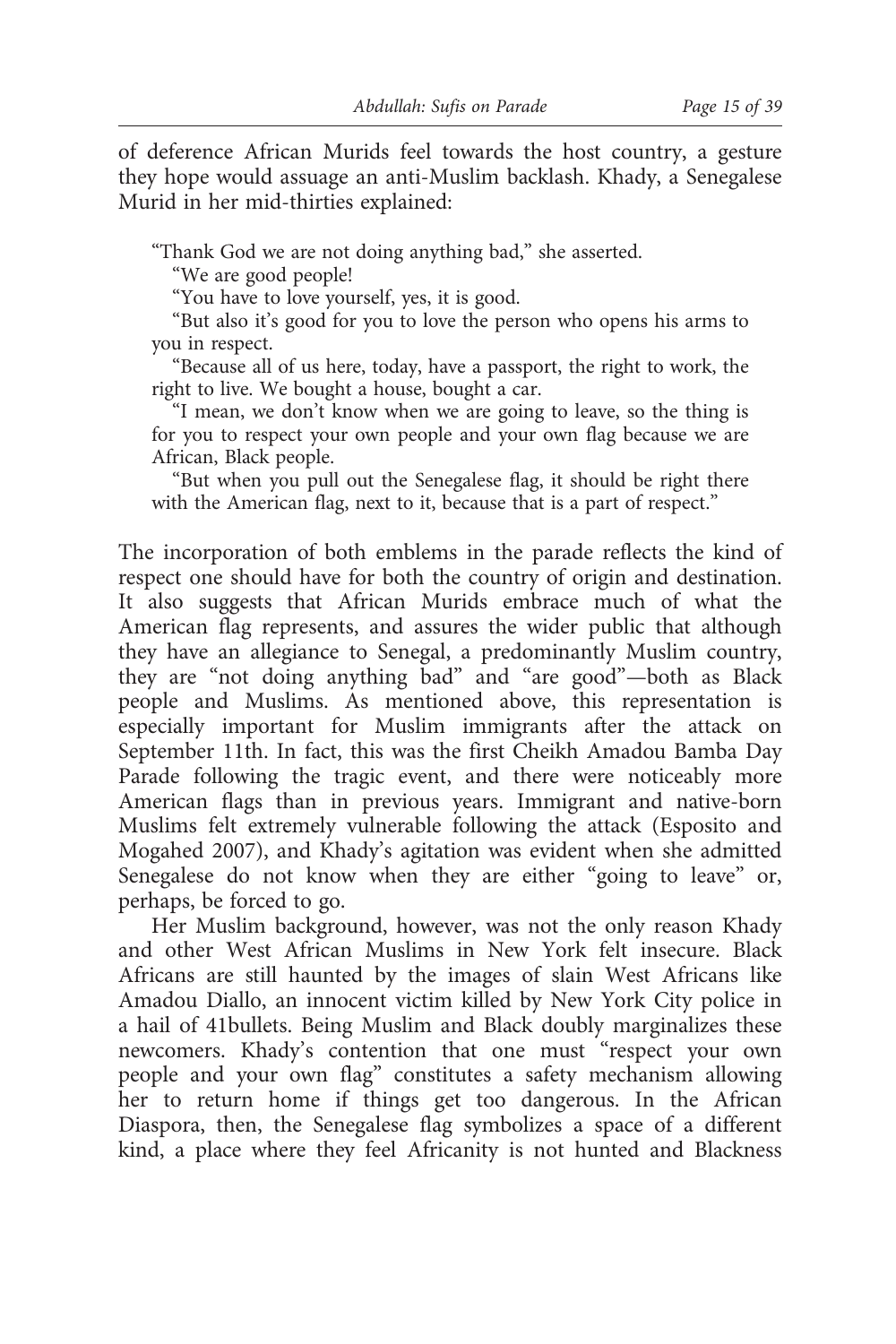not criminalized. Much of the meaning inherent in this symbolism may be lost on New York spectators. Still, the blinding imagery of thousands of Black bodies clad in elaborate African clothing, interspersed with Senegalese flags twirling in the wind, interjects an African sensibility onto the urban landscape. The Bamba Day parade, then, affords Murids the opportunity to dramatize their African Muslim identity and offer their own hermeneutics on Islamic faith and African religiosity.

#### PARADING ISLAMIC PLURALISM

While the St. Patrick's Day and Puerto Rican Day parades march up Fifth Avenue, a throughway lining Manhattan's most prestigious commercial district, the Cheikh Amadou Bamba Day parade runs through what is arguably the center of Black America. Be that as it may, the location of parading routes speaks volumes about the nature of each spectacle. The St. Patrick's Day parade, for example, "draws on the history of Fifth Avenue to lend legitimacy and respectability to Irish American identity" (O'Reilly and Crutcher 2006: 251). As an upscale business and residential area, both the paraders and spectators are primarily visitors. The incising visual display of green street lines, rivers,<sup>15</sup> and painted bodies symbolizes a reversal of power between White ethnics and New York's ruling elite, as everything or everybody is Irish on "St. Paddy's."<sup>16</sup> With the pan-ethnicization of Irishness,<sup>17</sup> their hyphenated status as Irish Americans is symbolically erased. In this "carnivalesque" (Bakhtin 1984) state, ethnic differences are temporarily melded into a space where Irish ethnicity and Catholic religiosity (interspersed along the perambulatory route) are normalized. In contrast, sideliners and participants at the Bamba Day parade work or reside in the neighborhood, and their parading

<sup>&</sup>lt;sup>15</sup> New York began painting the street lines green on Fifth Avenue in the 1940s (Kelton 1985: 97) with some discontinuation afterwards, and the Chicago River is well known for its green dye

 $16$  I use the term "white ethnics" to refer to migrants of European descent in America who were deemed unassimilable and, thus, designated as hyphenated Americans (e.g., Irish Americans and Italian Americans). See Ignatiev (1995). For other works on Whiteness Studies, see, for example, Brodkin (1998) and Guglielmo (2003). For the reference that everybody is Irish on "St. Paddy's," see Nagle (2005: 563) and, for a similar passage, see Kelton (1985: 97).

 $17$  By using this idea of pan-ethnicization, I mean to draw attention to this global phenomenon in Irish parading where whole societies adopt symbols of Irish identity. What does this say, for example, about the scope, range, and politics of multiculturalism around the world, not to mention the parade's religious identity? John Nagle (2005) has explored these themes somewhat in the St. Patrick's Day parade in London.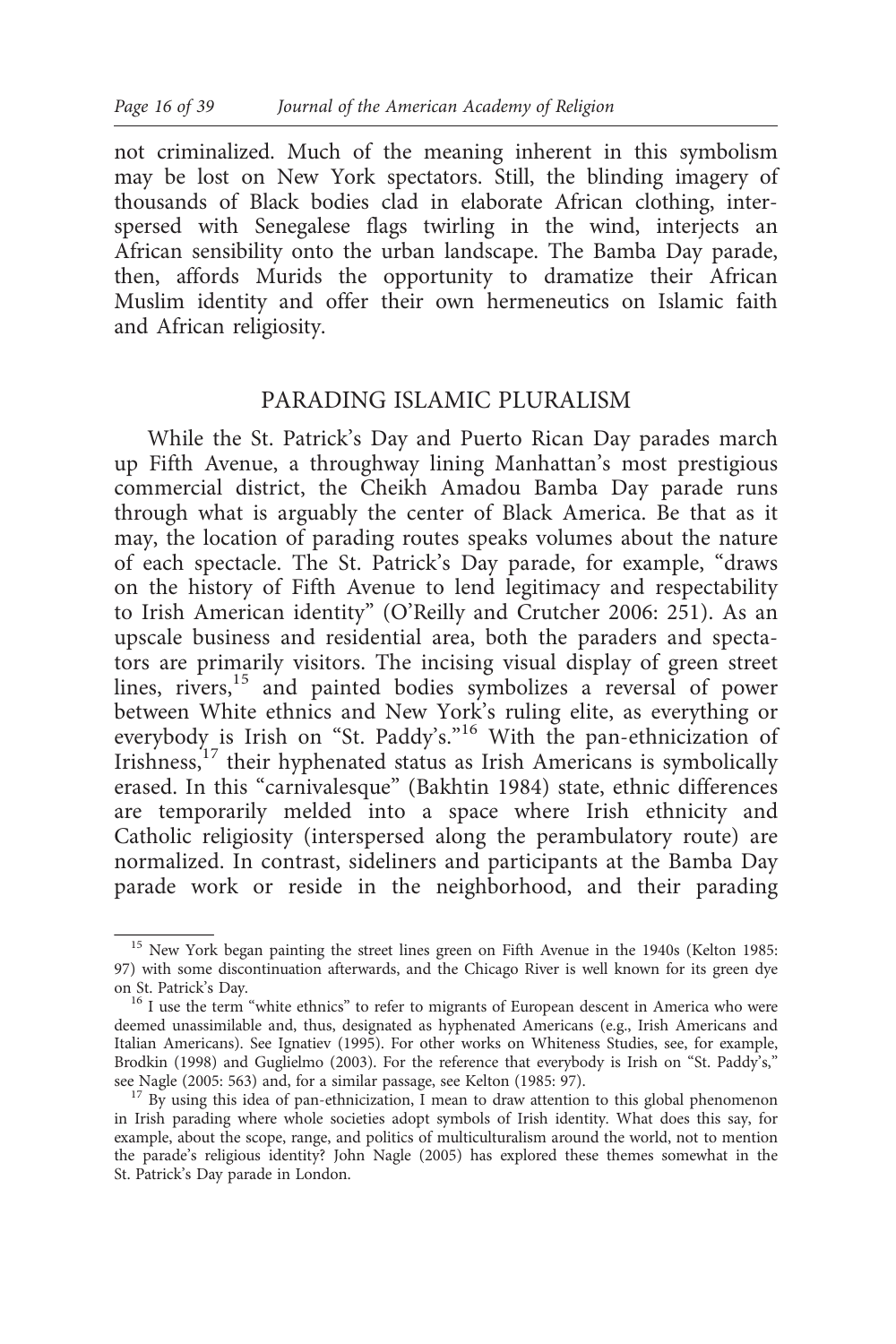vernacular invokes themes that resonate with the community more directly. As West African Muslims, they use the Sufi sources of Bamba's sayings to challenge New York's racial politics and ethnic meanings. It is, in certain respects, a conversation between "cousins," as African immigrants are wont to call their Black neighbors, and, thus, an airing of dirty laundry as it relates to the belongings of Blackness, African heritage, and Islamic interpretation and authenticity. Although the Bamba parade is replete with racial and ethnic imagery, the driving force behind this religious procession is a zealous effort to enact a new spiritual geography.

With the absence of typical fanfare, elaborate floats, vendors, and commercial grandstanding, the parade achieves a level of purity.<sup>18</sup> That is to say, a public performance without these dazzling, temporal elements dismantles Harlem's hectic streets, momentarily transforming them into simple places marked by religious yearning and divine images of beatitude. Moreover, the variety stores, fashion boutiques, and restaurants Murids operate on and around 116th Street provide an important silhouette. These businesses are often named after their holy city of Touba, Bamba, and other clerics, or a combination of the two. As one endowed with baraka (sanctity), Cheikh Amadou Bamba and, by extension, everything rightly associated with him, receives this divine grace. As a result, Murid businesses named after him are imbued with esoteric power. In fact, since Bamba founded Touba as a religious site, he and the city are viewed as one and the same, and he is customarily referred to as serigne Touba or "Sir Touba." The sacredness of Bamba and the city, therefore, is transferable to other clerics as well. So, when Murid leaders visit their taalibés (disciples) in New York or elsewhere, the announcement, "Touba is coming to town" (Ebin 1996: 100) is made repeatedly. Moreover, Touba orients their consciousness and helps the devout Murid navigate the social world. By hanging pictures of Bamba or the City's Great Mosque on shop walls, Touba appears. Touba, therefore, can be duplicated and transported around the globe (ibid.). Thus, the image of serigne Touba, along with its hagiographical narratives, signifies the presence of a different Islamic compass in Harlem.

<sup>&</sup>lt;sup>18</sup> Any place where individuals come in contact with the divine can be considered pure. In Islam, for instance, not only must places of worship like masjids maintain a state of physical and ritual purity, but the devotee's body, as a sacred site of divine communication, must likewise be ritually pure as a prerequisite for formal prayer (salah). "As a place of communication with divinity," Joel P. Brereton asserts, "a sacred space is typically a place of purity because purity enables people to come into contact with the gods" (2005: 7981). For an ironic twist, see Kugelmass (1994: 21) for how New York's Halloween parade in the Village attains a similar purity, because it occurs at night and lacks many commercial and political features.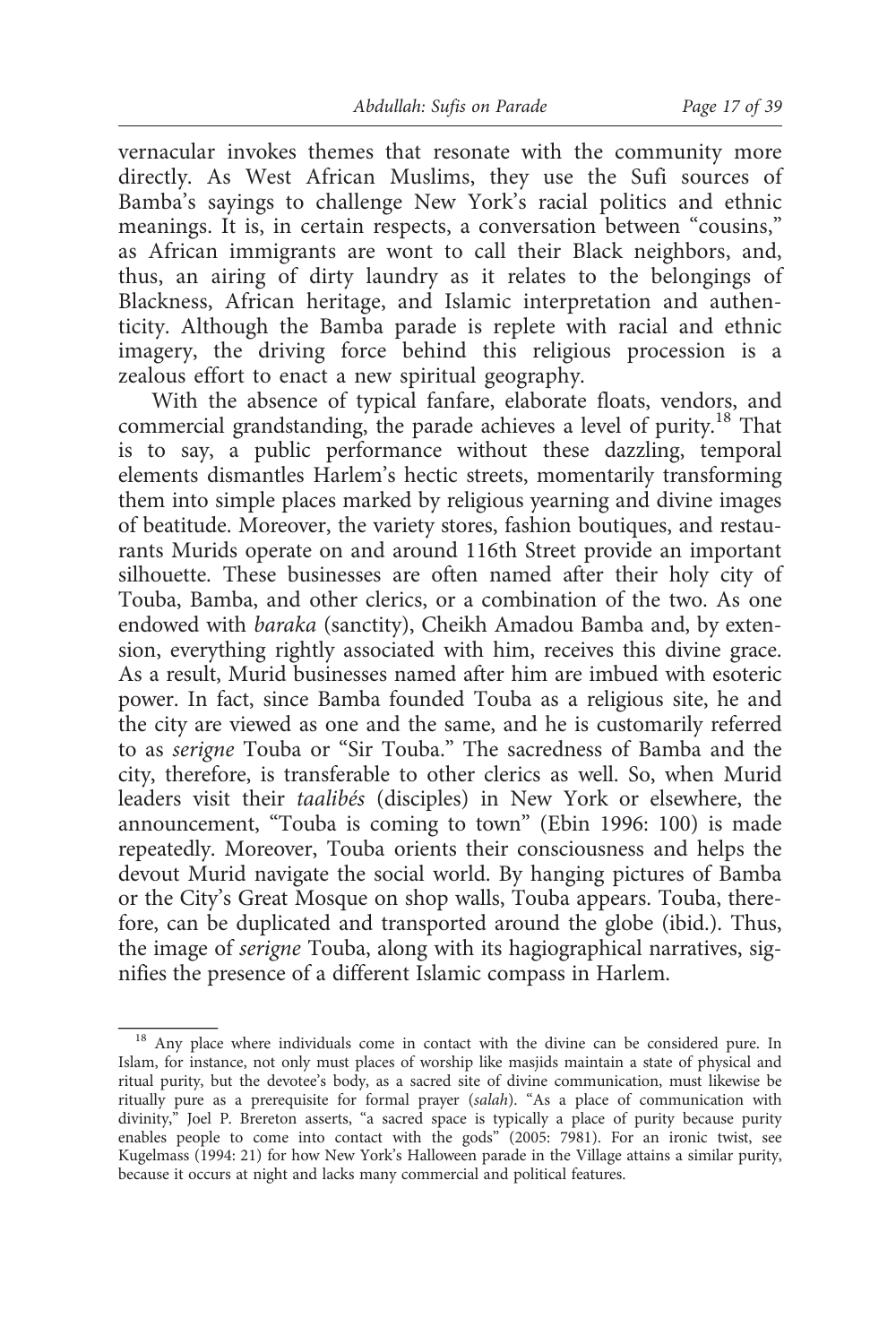

FIGURE 3. BANNER HELD BY CHILDREN ON ISLAM AND PEACE. Source: Photo by author.

Unlike the Islamic aniconism of some Sunni Muslims, who ban the graphic representation of divine figures or attributes, Murids have developed a figural tradition allowing them to "live in intimate association with images of their religious leaders" (Roberts and Roberts 2003: 25).<sup>19</sup> During the parade, a combination of words and Murid iconography instigate an "ambulating sacred text" (Slyomovics 1996: 206), as a way to help spectators interpret these images. One sign was carried by several African children; yet it clearly spoke to the devotional regard Murids have for the Saint. It was written as follows (Figure 3):

"Islam = Peaceful Progress in Submission to Allah.

Bismillah = Shaykh Ahmadou Bamba – Servant of the Messenger Spiritual Pole for Our Time"

<sup>&</sup>lt;sup>19</sup> While Islamic iconoclasm speaks to the act of destroying images or objects, especially those intended for worship within both secular and Muslim spaces, its significance in Muslim history is debatable and can just as well relate to political issues more than religious ones. However, my reference to aniconism in Islam relates to a prohibition of figurative images that represent God to the more extreme case of any depiction of living creatures in artwork. Rather than conveying the idea of demolishing objects intended for veneration, I am interested in how Murids mitigate a Muslim tendency to prohibit the use of figural images as symbols of divinity or the sacred realm. For an interesting discussion on similar issues, see Finbarr Barry Flood (2002) and, for aniconism in Islamic art, see, Terry Allen (1988).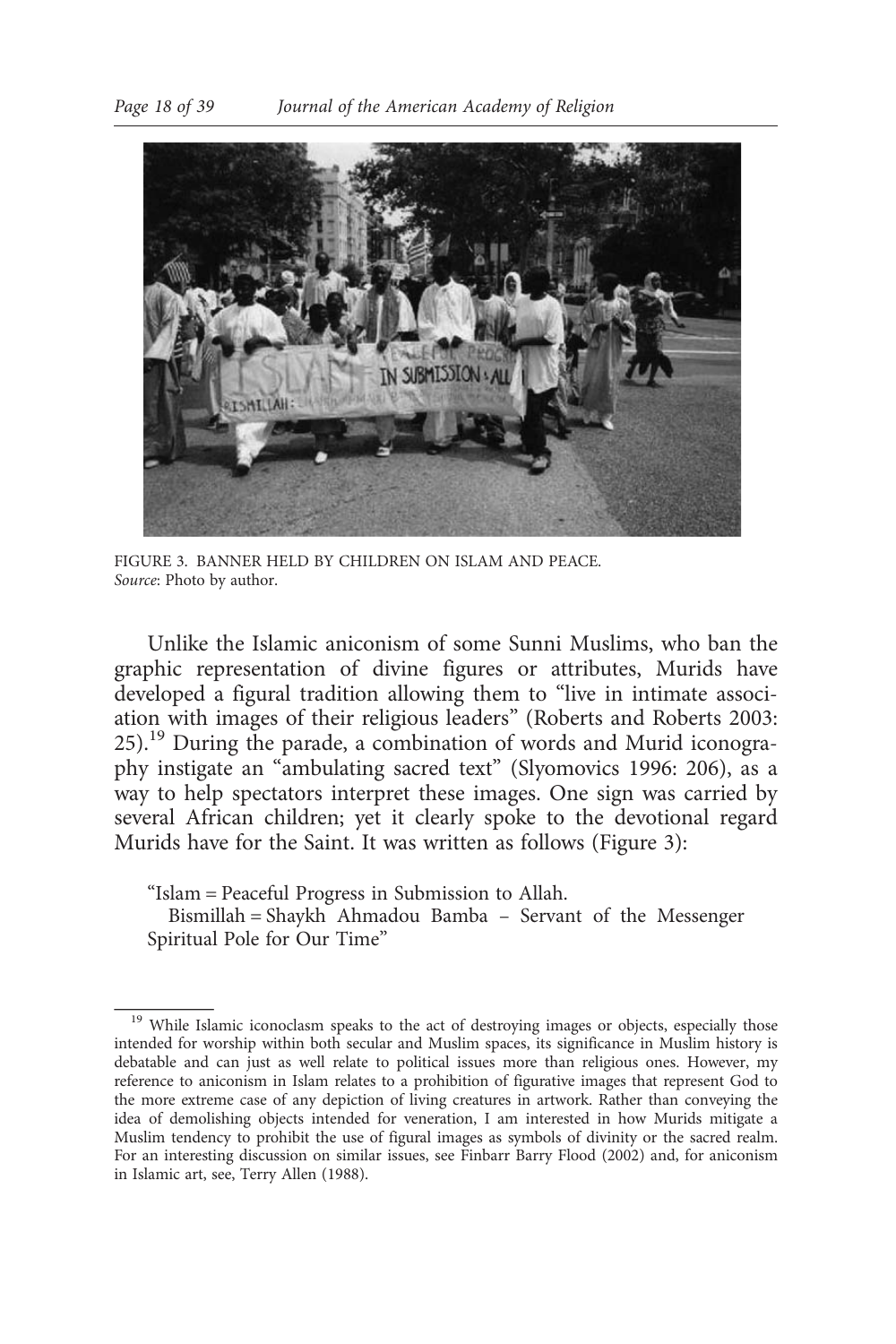By drawing public attention to Islam (with its dual connotation of peace and submission), two audiences are addressed simultaneously. Because the banner was held by Muslim children following 9/11, it challenged the notion that Islam is a violent religion that indoctrinates youngsters to hate the West. At the same time, the idea that their "Peaceful Progress" emanates from their obedience to Allah's will, a standard proposition in Islam, positions them squarely within the larger Muslim world. Still, the sign also reveals a religious tension between the indigenization of their Murid practice and the universalism of sunni Islam.

The next phrase, "Bismillah = Shaykh Ahmadou Bamba" maps out their tariqa (Sufi way) or religious path. The term, bismillah is a grammatical contraction combining three words to create the single phrase, "In the name of Allah." More importantly, not only does each Quranic chapter begin with it (with the possible exception of one), Muslims also repeat it prior to beginning any enterprise in order to gain divine acceptance. The equal sign joining the bismillah and Bamba, then, signifies a visual representation of the path toward God. In this way, Bamba's image embodies a timelessness viewers can reenact with a simple gaze (Roberts and Roberts 2003: 38). It clearly distinguishes Murids in Harlem as a Muslim community with its own religious imaginary and historical trajectory. Further, Bamba is frequently referred to as khadimou rassoul or servant of the Messenger of Allah, and the remaining phrase portrays him as a devout follower of the Prophet Muhammad. However, the next and final line proclaims that Bamba is the "Spiritual Pole for Our Time." This honorific not only speaks to his exemplary position among taalibes (disciples), but elevates him to the station of qutb (universal spiritual guide). This final point does more than situates Muridism within the mosaic of religious pluralism in America. As processions are "designed to compete with the existing environment around it, becoming for a time the dominant element" (Kirshenblatt-Gimblett and McNamara 1985: 2), this reference clearly allows Murids to stake their own claims for Islamic legitimacy and power.

Other banners in the parade advocate a standard Islamic message. However, this can be read with a double meaning. First, while Murids position themselves within the parameters of traditional Islamic faith and culture, the localization of their religious practice forces them to configure an "indigenous modernity" (Diouf 2003: 12), allowing them to respond to new and changing circumstances. The public display of the Muslim shahada (testimony of faith), then, is meant to be foundational but not restrictive. In other words, it is meant to illustrate their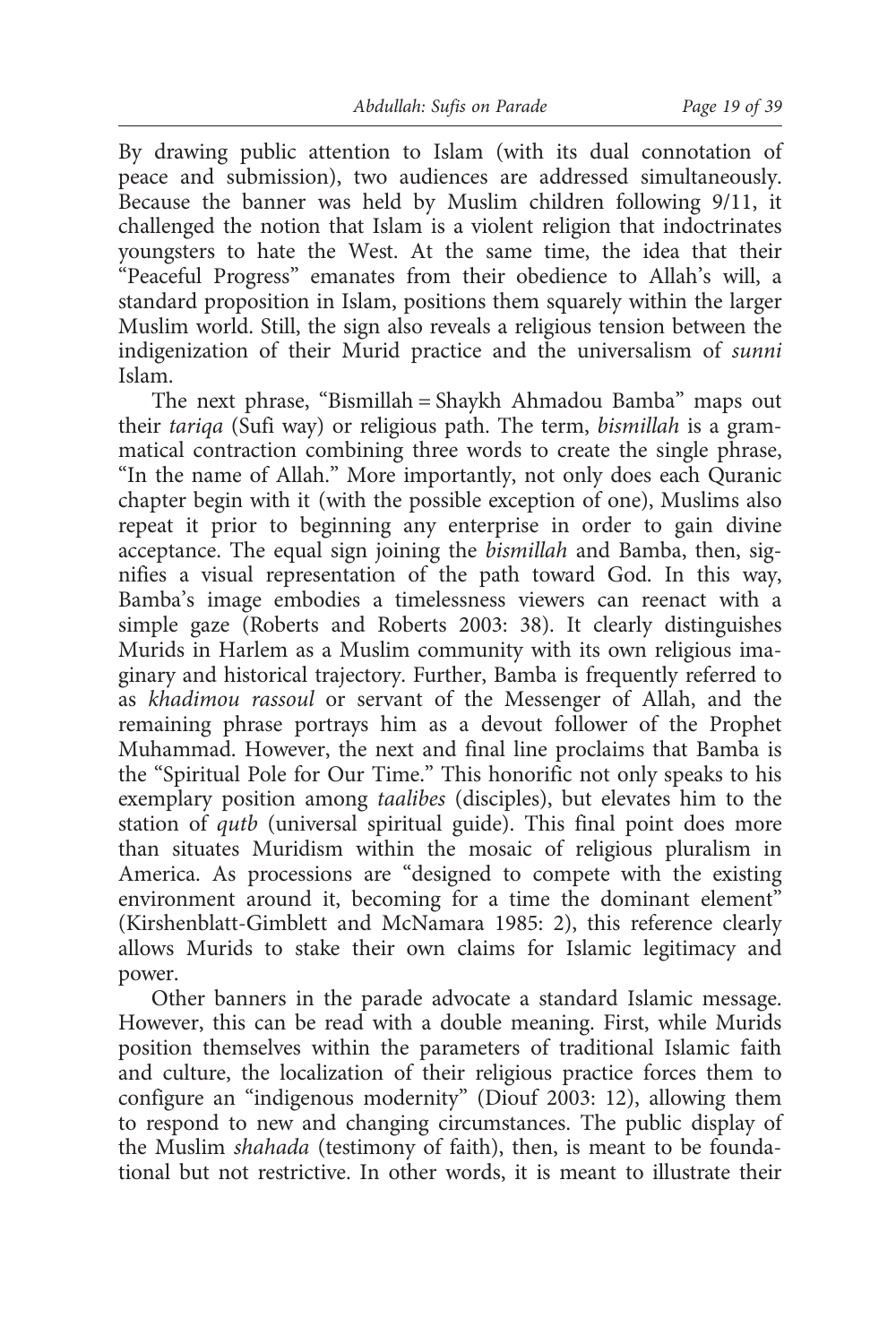

FIGURE 4. BANNER ON SHAHADA. Source: Photo by author.

membership in the larger *umma* (Muslim community), but, at the same time, it is not meant to direct their religious compass. As such, a Murid indigeneity challenges the cultural hegemony of Arabscapes in Islam.<sup>20</sup> A major banner in the parade was worded as follows (Figure 4):

WE BEAR WITNESS THAT ... ALLAH IS THE ALMIGHTY CREATOR OF THE UNIVERSE AND - MUHAMMAD IS HIS CHOSEN PROPHET AND MESSENGER

The wording of this banner was recited aloud in Arabic: "La Ilaaha Illallah, Muhammadur-Rassoulullah" (There is no god except Allah, Muhammad is the messenger of Allah). This Islamic code speaks to a long tradition in Muslim history. Known as the shahada (declaration of

<sup>&</sup>lt;sup>20</sup> I coin the term, "Arabscape" based on Arjun Appadurai's notion of ethnoscape and other similar formulations (1996: 33–36), which refer to how people move around the globe in ways that create a transnational landscape, allowing them to ignore traditional boundaries. By Arabscapes in Islam, I mean to highlight this particular transnational field in terms of the various ways in which Arab culture, language, interpretative mechanisms, and other fabulations promote an Arabocentricism or hegemonic presence, as they move throughout the Islamic world and within Muslim communities in the West.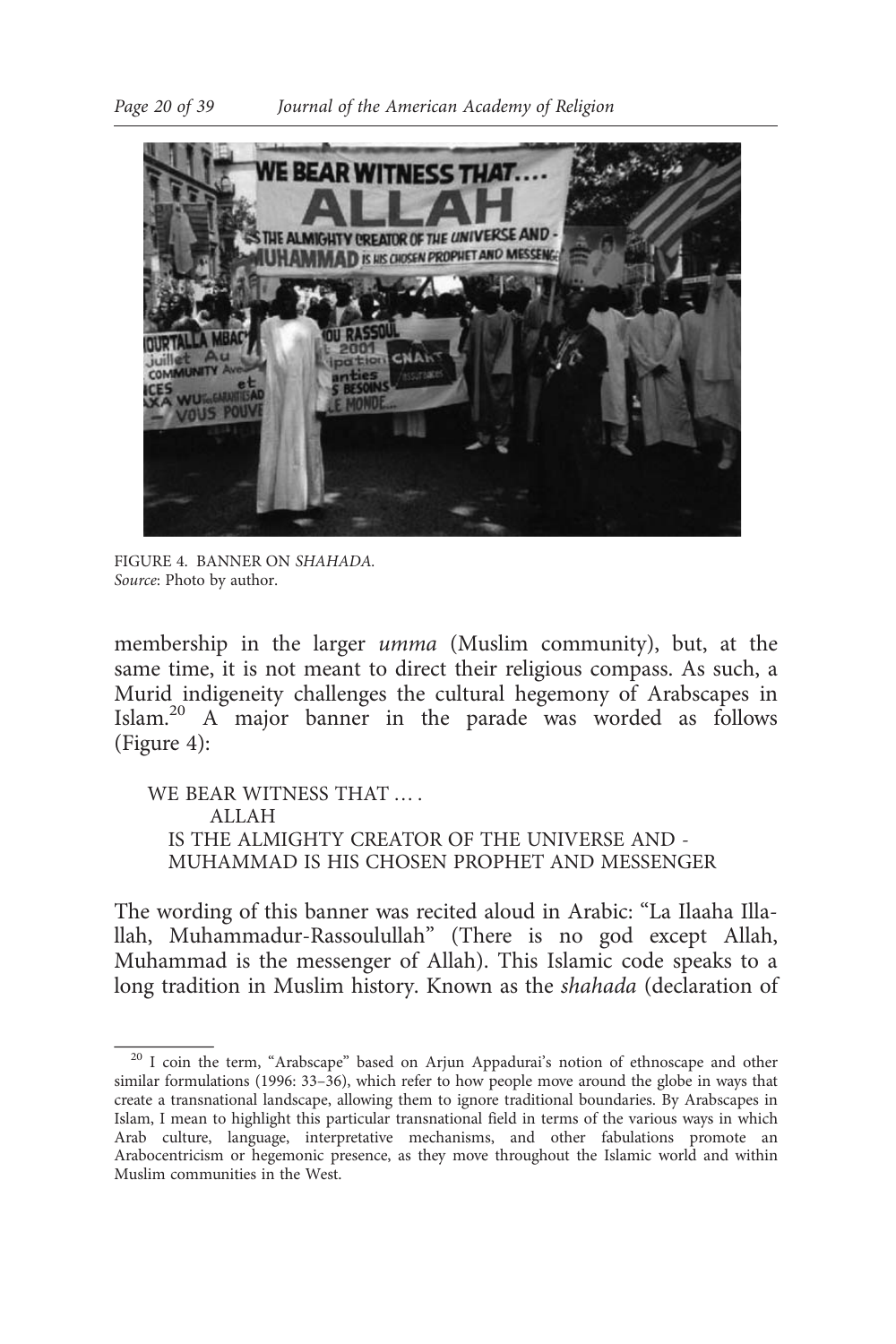faith), it is a constant throughout a Muslim's life. It is whispered in the ear of the new born infant, and it is recited in daily prayers, during hard times, on special occasions, and at funerals. In fact, its recital is the sole requirement qualifying one's conversion to the faith. Consequently, the sacred "word" or, more exactly, Quranic script, has been used to mark Islamic space as inscriptions on buildings, as bumper stickers on cars, and, in terms of public events, as messages on banners and verbal incantations recited aloud. For these African Muslims, it anchors their Murid practice within a religious tradition sanctioned and respected by Muslims worldwide. While the shahada provides a broad canvas for positioning their Murid identity, other symbols are employed to help distinguish them from Muslims more generally.

West African Muslims in Harlem use the parade to attract and convert other West Africans and Black Americans. Some believe Islamic propagation is an essential part of the faith, and the sheer size of the Murid Order matters a great deal. If the group's vanguard can attract more members and particularly influential supporters, their position will be strengthened against dissidents within the Murid group. Of course, uniformity does not always result from increased membership. A larger community usually brings new ideas that often conflict with those of existing members. Ousmane, a Senegalese man and parade organizer in his late forties, discussed these conflicts over the proper presentation of Islam during the parade:

"We [the committee] sat down and talked about different purposes for the parade," Ousmane asserted.

"One key theme for our parade was the propagation of Islam. Period!

"We are not a political organization, although we have some interest in politics as it relates to New York, because ultimately it affects our quality of life. To let people know about Islam, that we are not terrorists … .

"Other people wanted to make political statements, but we try to shy away from that …

"Some people wanted to mention the Palestine incident; some people wanted to mention the situation in Afghanistan and Pakistan all these different situations we're faced with.

"Someone mentioned something about Bosnia and African countries like Sudan … .

"Of course, they're concerned, and you have to be concerned about your Muslim brother no matter where he is in the world …

"But, let's make a statement about Islam."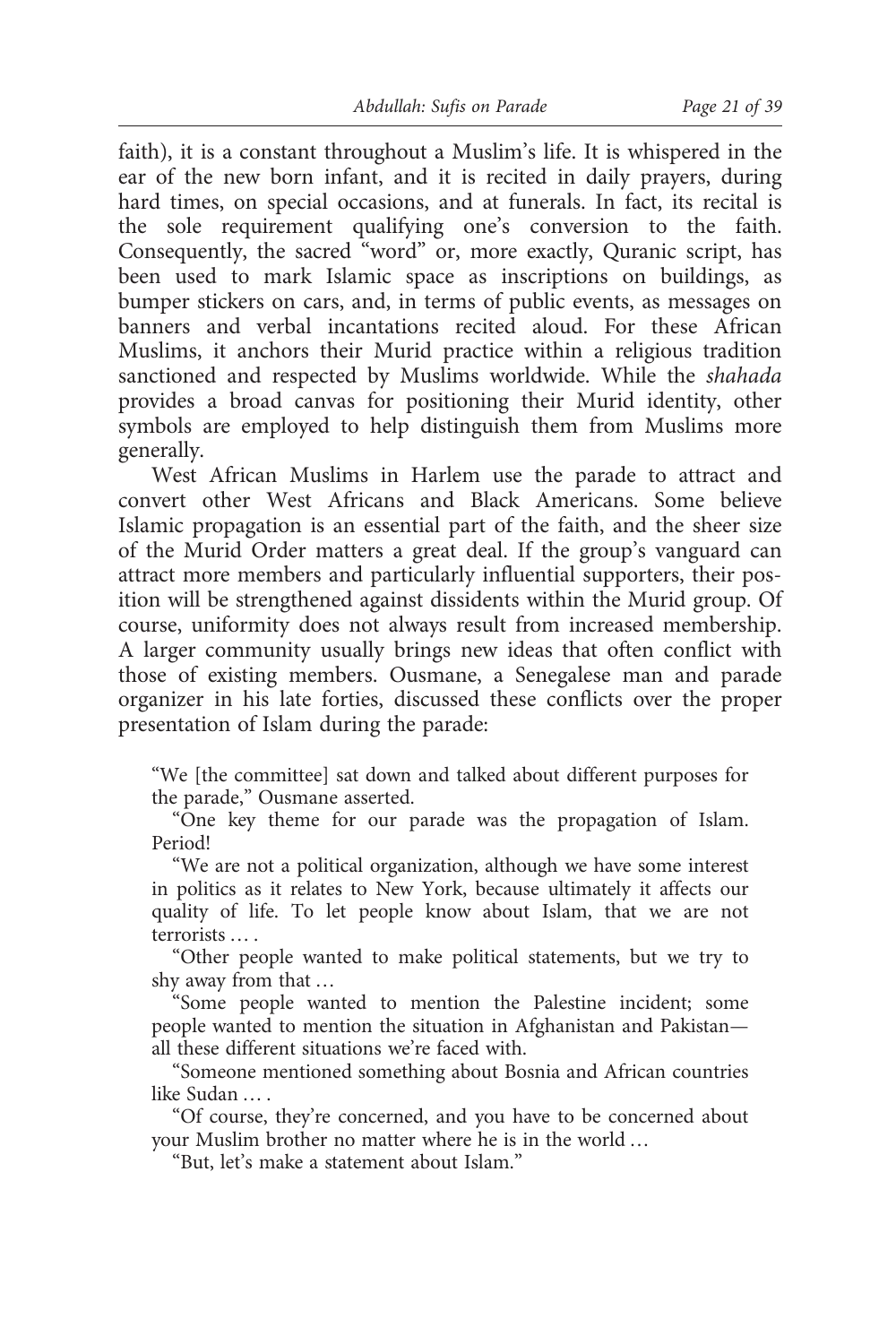West African and African-American Muslims hold different notions about the meaning of Islamic unity. At the very least, Islam constitutes both a faith community and a civilization. At times, however, Muslims may view the two as one and the same. At other times, they see them as separate and uncompromising entities. It was not that Ousmane did not see the necessity of making a stand on political issues. He believed that a Muslim must be "concerned" about another Muslim "no matter where he is in the world." In spite of this, he had assumed it was safe to suggest that Muslim paraders could collectively be represented as propagators of "Islam"—"Period!" He argued that Islam (ostensibly, as a faith community) could be separated from politics, and that the parade would serve as a symbol of the faith. Nonetheless, members of the committee had their own understanding of what amounted to unity under the banner of Islam. In their mind, the politics of these "different situations" facing Muslims worldwide were central aspects of the religion. In fact, many believed these politically charged issues are exactly what unite Muslims. Not unlike other processions, the Bamba Day parade necessarily masks divergent views, and a major task of the committee has been to reconcile the fault lines between faith and politics.

Language can be used for much more than routine communication. It can also be employed to reinforce a feeling of belonging, exclude outsiders, or indicate a shift in a group's social or political orientation. While the posters were of modest size and written in English, there was one sign that incorporated several languages and nearly spanned the entire width of the street. It read (Figure 5):

"Visite annuelle du Serigne Mourtalla Mbacke – Ibn Khadimou Rassoul aux Etats Unis du 25 juillet au 03 aout 2001 sous l'égide de Murid Islamic Community avec la participation de la Assurances CNART - assistance et Taxa Wu – des Garanties Adaptées a vos besoins - avec CNART Assurances - vous pouvey courir le monde".<sup>21</sup>

While most banners were about two-and-a-half feet wide and held by an average of seven people, this sign was at least three-feet wide and was carried by no less than fifteen. It was obviously designed to be the most visible banner in the parade. Mostly in French, it also included

<sup>&</sup>lt;sup>21</sup> While the words are the same, it's graphic style was a bit different. An English rendition would be: "The Annual Visit of the Honorable Mourtalla Mbacke, Son of [Bamba] the Disciple of the Messenger to the United States from July 25 through August 3, 2001/Hosted by the Murid Islamic Community with the participation of Assurances CNART – the assistance of Taxa Wu – Garanties Adaptees [underwriting] For All Your Needs / With Assurances CNART, You Can Navigate the World."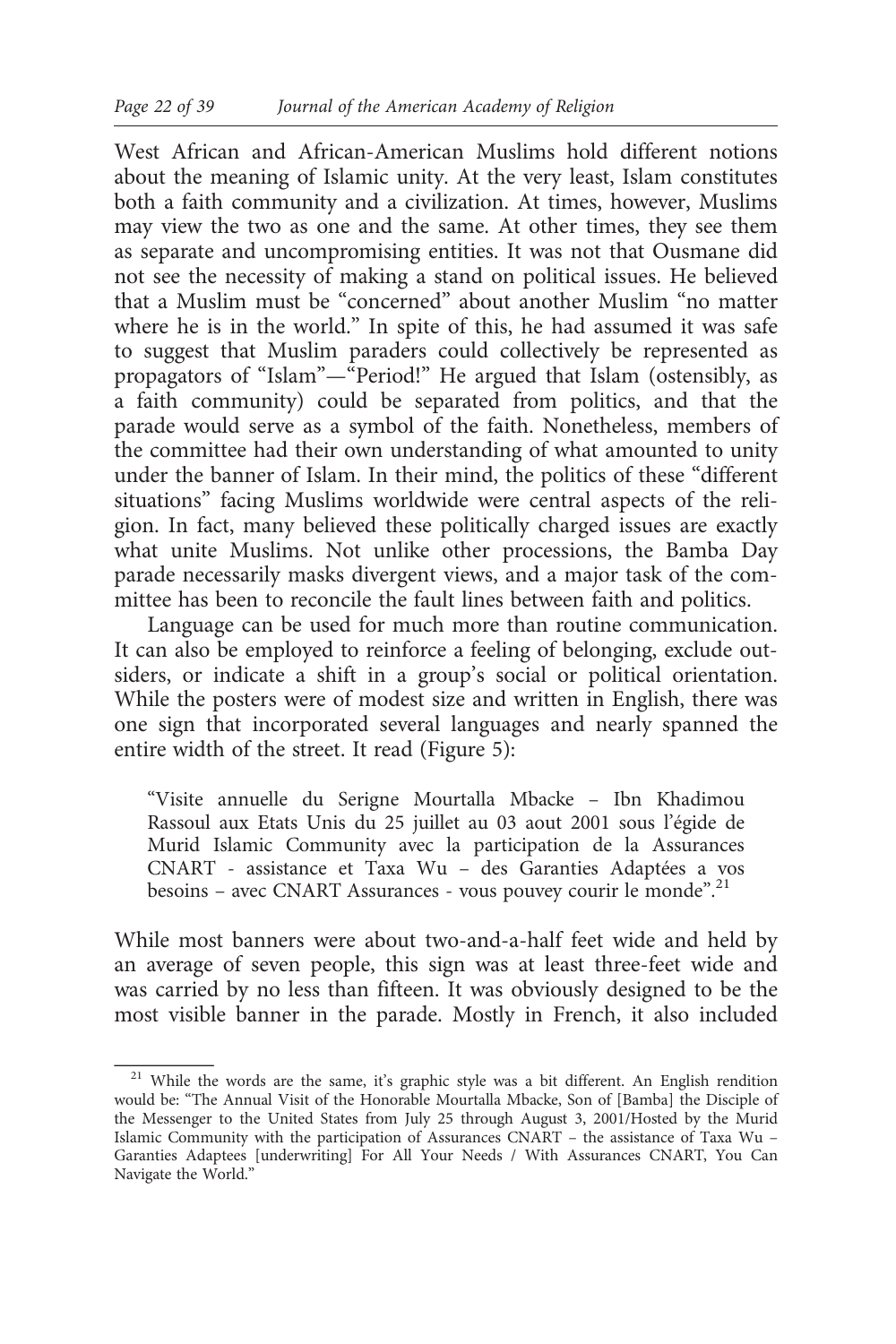

FIGURE 5. BANNER ON MURID COSMOPOLITANISM. Source: Photo by author.

English, Wolof, and Arabic transliteration. Because of its multilingual character, the sign could not simply be a message to French speakers alone, and certainly not to the English (or Spanish) speaking community of Harlem. As a colossal centerpiece, it clearly addressed those who share their ability to navigate these polyglot worlds. Even for those Murids steeped in Wolof society and not particularly well versed in postcolonial French, the culture is still very much a part of their tradition, and they know how to navigate its overtones. In many respects, it embodies what it means to be Murid. Its hybridity not only reflects their multivocal character, but it distinguishes them by way of their African heritages, Islamic postures, postcolonial musings, and, now, American realities. In the end, the sign embodies Murid identity as an Islamic and African cosmopolitanism in the modern world, and it is obviously a membership few can claim.

## REFLECTIONS: THE FEMININE MYSTIQUE OF MURID PARADING

While this article focuses on the mixing of racial, ethnic, and religious identities, parades certainly reveal other aspects of the self, and the gendered composition of the Bamba parade bears some mentioning. As reflections of the social arrangements in the larger society, these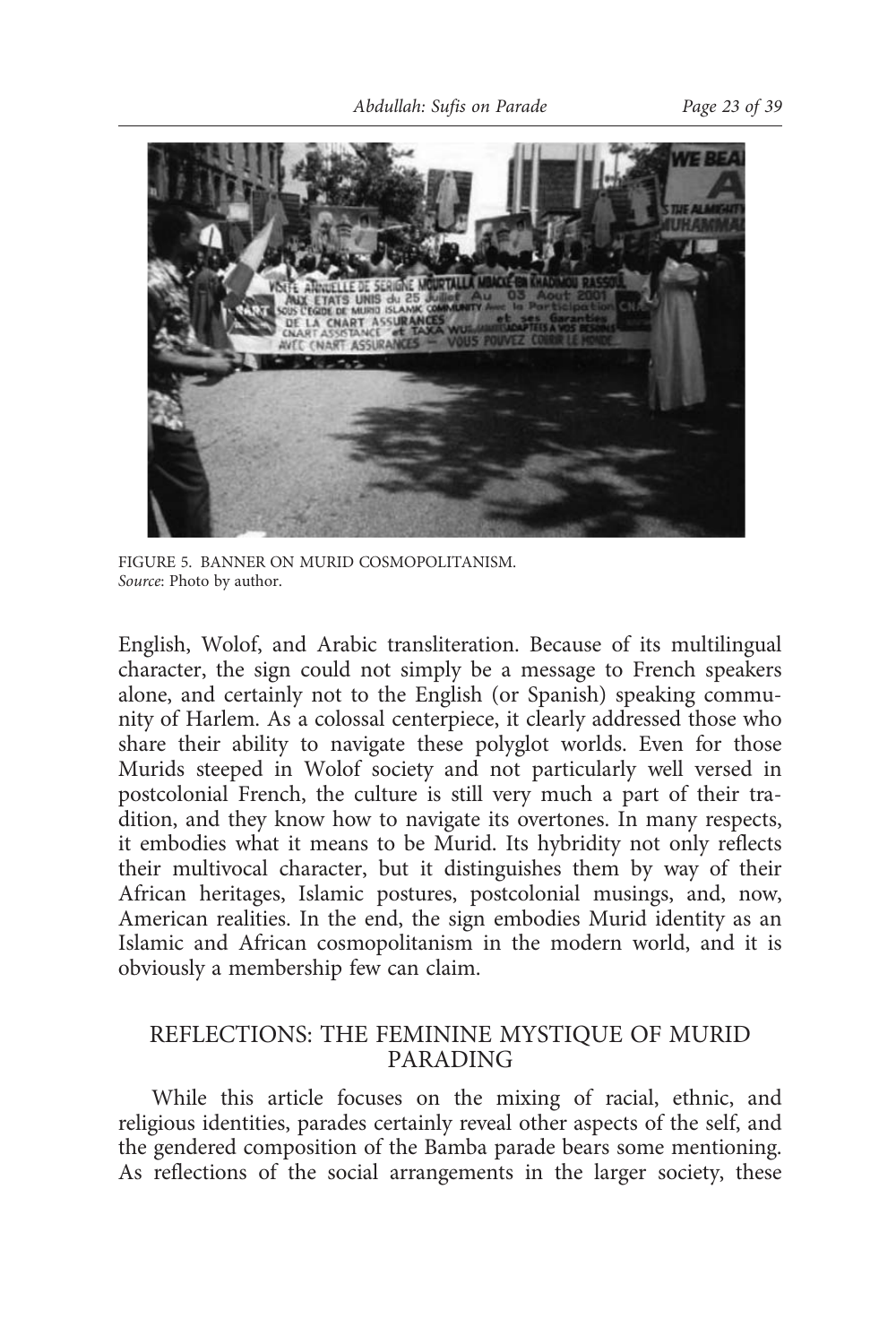perambulatory events are not gender-neutral (Racioppi and See 2000), especially as it relates to faith-based marches. Women, however, play different roles and occupy various positions. For British Muslims of Pakistani descent, for example, only men march in the Urs procession, while women come to witness the *zikr* (chants), prayers, and other festivities (Werbner 1996: 169). In fact, this exclusion mirrors the absence of women marchers in Pakistan. Still, Pakistani women do participate in the Shi'i Karbala procession in Canada, but they are stationed in the rear (Schubel 1996: 198). At other fairly religious parades like for St. Patrick's Day in New York, gender separation has been common with the men's contingent preceding the women's group, each with "its own marshal and set of aides" (Kelton 1985: 95). Moreover, Joseph Sciorra reveals that "these processions are also public representations of the family, with separate marching units consisting of men, women, and children on display" (1999: 520). Yet, while the processional structure may be representative of a familial hierarchy, these works ignore how women like Murids manipulate these constraints through their engagement with "living" hagiographies.

Murid women began making temporary visits to New York in the late 1980s (Babou 2002: 161), when many Senegalese men were arriving. As urban dwellers, most came from Dakar and have brought with them their religious sensibilities and devotional practices. Assatou, a woman in her mid-forties, discusses her early experience at the parade:

"Really, the first march, I cried for the whole day," she explained.

"People say, 'Why are you crying?'

"I say, 'I never thought this day would come. I want this parade because I don't have it back home … . and you don't see the cheikhs [saints] in Touba.'

She continued, "When you go there, and if you are not close to them, and you don't really know the leaders, you don't see them.

"You just hear the leaders' voice or you hear that the leader said this and that.

"But in this country, you sit with them, you eat with them.

"It is a blessing [baraka] to sit next to them.

"Something good must be in this country because we do not have it back home … .

"Today, when he [the cheikh] came, I fixed breakfast for him, we ate lunch together, talked together.

"I never had it until I come to this country."

The Bamba Day events not only link Murids in the Diaspora with their leadership in Senegal, but they also alter the nature of their religious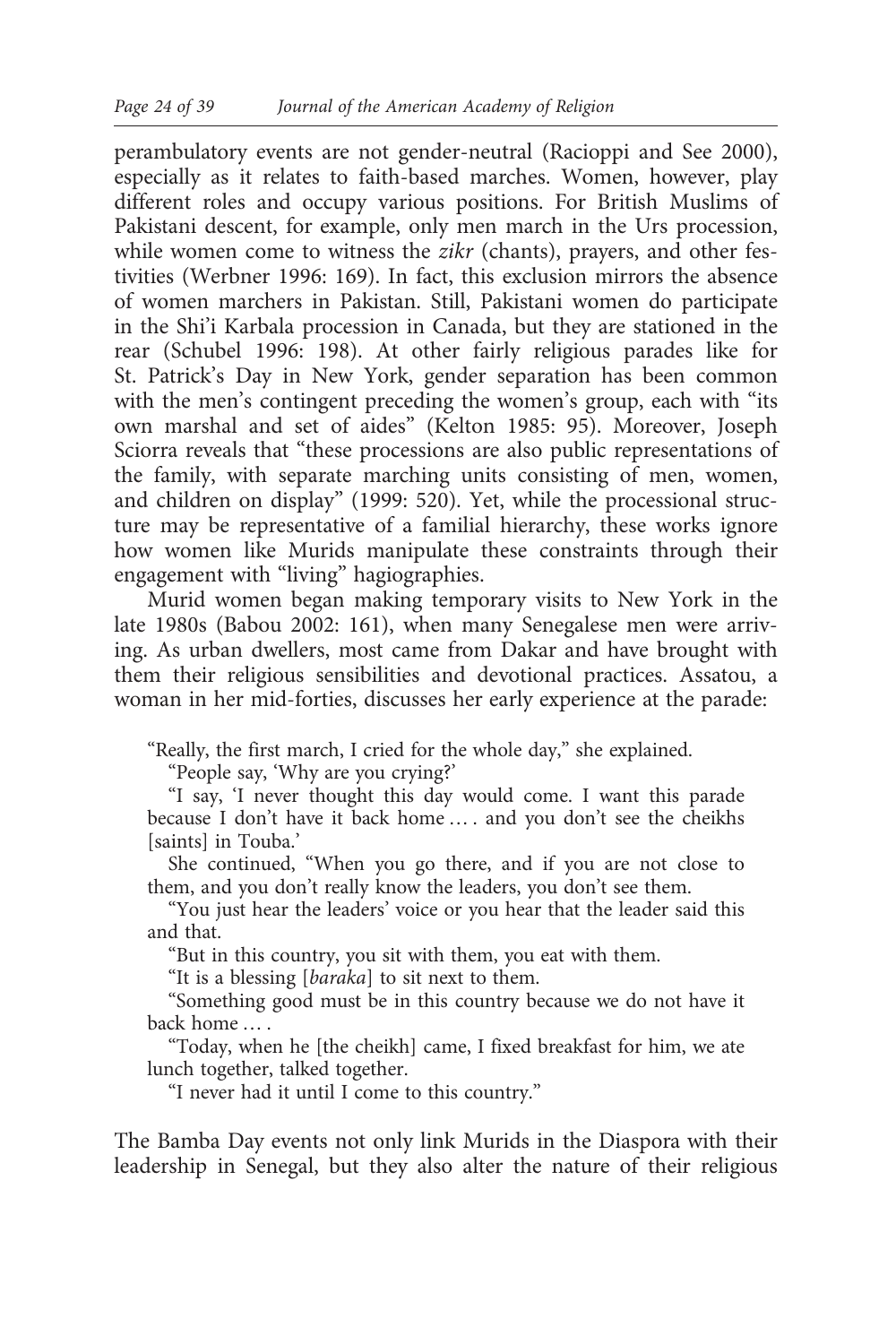interaction, which includes a change in gender relations. While African women in Sufi brotherhoods tend to be less restricted than in orthodox Islam, there are still constraints on when and under what conditions they will be granted opportunities (Bop 2005). The fact that Assatou had extremely limited access to marabouts does not suggest that men are given free reign either. Still, African women are generally more disadvantaged in this regard (Dunbar 2000). The "religious capital"<sup>22</sup> Assatou gained abroad, however, afforded her life chances that were unimaginable in Senegal. Similar to Arjun Appadurai's anecdote about his family's trip to India to visit a Hindu priest, who (for months) had already been performing rites in Houston, TX (1996: 55–58), African saints regularly travel all over the world to maintain good relations with their taalibés. Because Touba receives thousands of dollars of addiya (annual tithes or monthly remittances) from their diasporic followers, many of whom belong to a new class of wealthy businesswomen, Murid cheikhs try to uphold particularly high levels of allegiance and group solidarity. Granting them greater access to their cheikhs, then, endears the laity to the leadership and heightens religious fervor.

Some Murid women maintain a great emotional attachment to their saints, who they believe can grant them baraka and a path to God. Like the tears Assatou "cried for the whole day," many women enter a state of daanu leer, a Wolof word for the spiritual ecstasy they experience from intense devotion (Piga 2002: 238). For Assatou, the Bamba Day festivities created an extraordinary setting in which to "bring the saints … down to earth" (Kugelmass 1994: 21)—to care for them, to live in fellowship with them, to be completely transformed by them. This religious commitment does not mean Murid women merely submit to patriarchy. On the contrary, "social life is set up and animated in reference to women" in Senegal (Roberts and Roberts 2003: 161), especially in urban areas where they have established powerful associations, earned sole proprietorship of multiple businesses, and they customarily control the economics of the household. Religiously, many belong to dahiras (Murid circles), which handle both religious and social needs of the Murid community. They have also joined mixedgendered dahiras where they may hold high offices (Callaway and Creevey 1994: 48), although most are members of all female circles (Bop 2005: 1108).

 $22$  Like social and other forms of capital (Bourdieu 1986), I include "religious capital" to mean the ways in which sacred beliefs and practices create networks that not only have value but, also, produce resources influencing one's real or imagined life chances.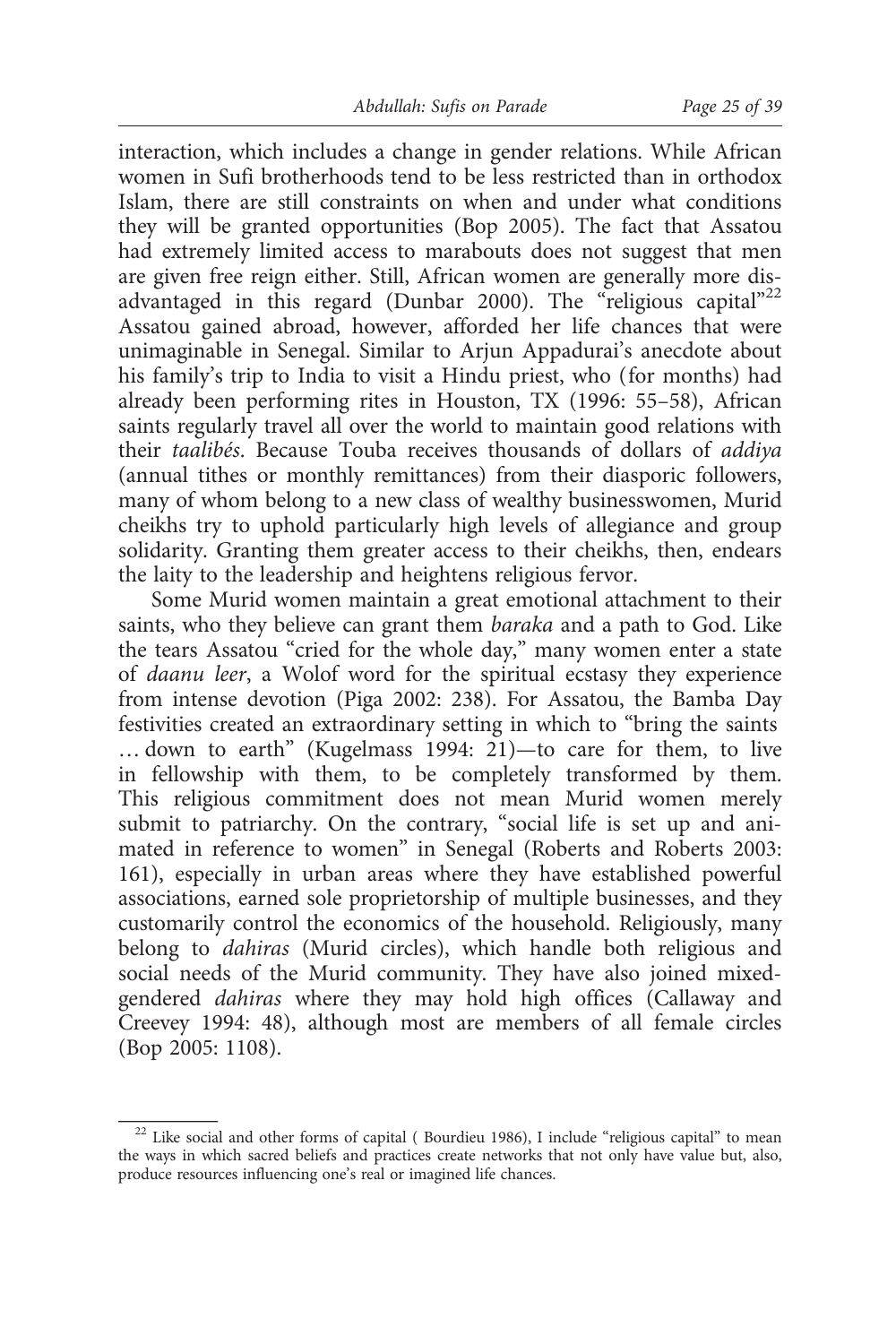Each dahira is devoted to a saint, and the taalibés are committed to supporting the marabout with *addiya* (tithes) during his or her annual visit. The aim of this economic support is to allow the marabout more time to increase spiritual power and influence (ibid.). While men have traditionally controlled the leadership within Sufi tariqas, the Murid have acknowledged woman saints like Sokhna Magatte Diop, who, as a marabout, has several dahiras and bestows baraka on her followers (Coulon 1988). She was even declared a Murid caliph (supreme leader). Other women directly related to Bamba have been revered as saints like Sokhna Maïmouna Mbacké (1925–1999), and she has both male and female disciples (Roberts and Roberts 2003: 159). The most important saintly figure for Murid women, however, is Mame Diarra Bousso (1833–1866), Bamba's mother (Figure 6). While photographs of her do not exist, her image has been portrayed in various ways and a dahira has been formed for her in New York.<sup>23</sup> Mame Diarra is a source of hope and inspiration for Murid women, and her hagiographical narratives serve to guide them in all aspects of life including their businesses (ibid.: 162). What makes the life of Bamba, his mother, Mame Diarra Bouso, and early Murid figures so exemplary is their effort to be religious in a mundane world, a core value expressed by Murid women in New York.

As sacred portraits meander up Adam Clayton Powell Jr. Boulevard (7th Avenue), a Murid gaze connects with the images and enacts a visual piety. There is a mystical encounter, a transmission of divine energy that moves from icon to observer. They walk, chant, wave signs, and they embody the stories of the saints in a reenactment that releases a religious aura, a feeling collapsing time and space into a hagiographical present. Assatou explains this view:

"The parade is very special," she said.

"I heard Cheikh Amadou Bamba used to go all over the world searching, trying to find someone who wanted Islam, someone who would read one of his books, and so we march … .

"It is a blessing [baraka] because, in those days, Cheikh Amadou Bamba didn't have cars, no buses or nothing.

"He was walking.

"So he walked to teach people to do the right thing, to teach them what the Lord wants us to do.

<sup>&</sup>lt;sup>23</sup> Babou claims that there were perhaps thirty *dahiras* in New York City in 2001, which was an increase from fourteen in 1996 (2002: 164–5).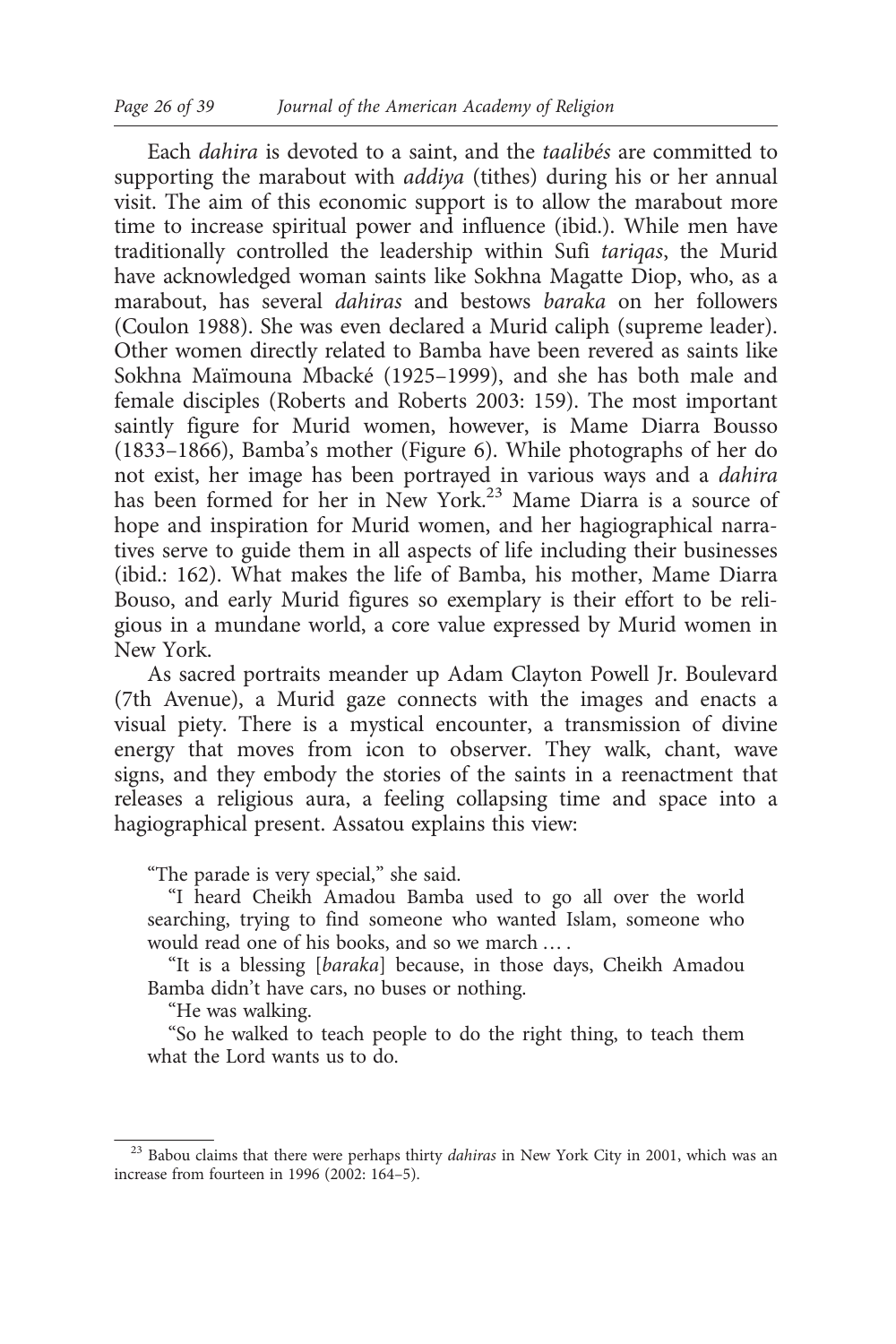Abdullah: Sufis on Parade Page 27 of 39



FIGURE 6. POSTERS OF MAME DIARRA BOUSSO & BAMBA. Source: Photo by author.

"We get a blessing [baraka] from walking—to help people … . "So we walk to represent him [Bamba] on his day."

According to Assatou, the actual "walking" of paraders resurrects Bamba's struggles, as they simulate his trek from one town to the next to propagate Islam and serve humanity. More importantly, by moving saintly portraits from the privacy of their masjid, homes or businesses to the street, Murids create a "symbolic dislocation" (Zaragoza 1995: 80), a concept Edward C. Zaragoza borrowed from Roberto DaMatta (1984: 213–14) to describe a liminal space in the fiesta of Santiago Apóstol. Removing a sacred image from its house of worship (or places designated for sanctification) magnifies the saint and forces participants and spectators to renew their relationship with it. Because the religious symbol enters a domain "where it does not normally belong" (Zaragoza 1995: 80), it exaggerates their association with it and disrupts their temporal and spatial borders. As Murid women carry Bamba's mysterious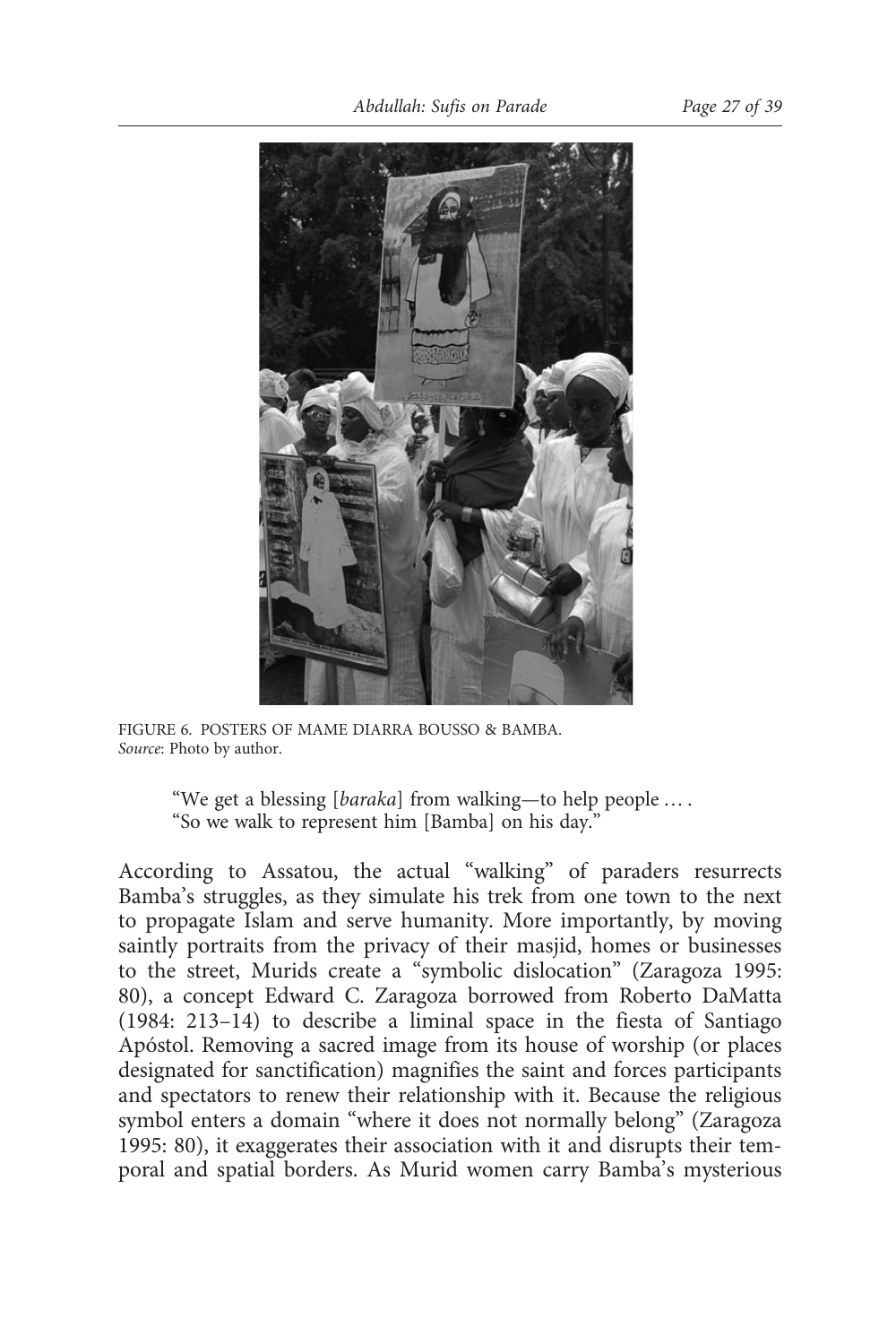portrait, they are walking with him, caring for him during his struggles. In fact, they are supporting him, as Mame Diarra Bousso did when, according to legend, she would miraculously appear after her death to console and encourage him in times of great need (Babou 2007: 9).

For Murid women in the procession, the acquisition of baraka is paramount. The parade is "special," Assatou announced above, because "we get a blessing [baraka] from walking." Much of their performance, however, is positioned at the end of the parade. Children, on the other hand, walk in the front or in the middle, depending on the parading year. We cannot assume, though, that the women's station at the back is an indication of their apathy. In fact, despite their marginalization within Sufi tariqas generally, some find it curious that Murid women have become extremely active (Bop 2005). Considering the growing relevance of religion around the world (Berger 1999), and especially in Africa, their high visibility has transformed the nature of the order itself. The "Islam of the brotherhoods and marabouts," Coulon Christian asserts, "has become primarily the religion of women" (1988: 118). Some would argue that the religious dynamism of Senegalese women in particular constitutes an "Islam au féminin" or a woman's Islam (Piga 2002: 241). With a Muslim population of over 90%, Senegal is still a secular state and their first president, Léopold Senghor, was a Christian. These facts make researchers like Codou Bop (2005) believe that a secular system has allowed Senegalese women greater upward mobility. Even so, Bop also admits that they still desire to benefit from the fellowship, spirituality, and professional networking dahiras can provide (2005: 1109). Consequently, it appears Murid women in New York and elsewhere will continue to employ Murid hagiographies to meet their social and religious needs.

Although Linda Racioppi and Katherine O'sullivan See make the crucial point that these public displays very often underscore gender inequalities and even reveal multiple masculinities at work, we should be reminded that gender constructions (along with race, class, sexuality, or age and their intersections) are experienced differently across cultures.<sup>24</sup> While the distribution of *baraka* and religious authority may be disproportionate between men and women in Muridiyya (Bop 2005: 1112–6), Murid women at the Bamba Day parade manipulate these categories to gain the greatest benefit or the highest religious experience. In other words, while the possession of baraka has traditionally been

 $24$  Although brief, Kecia Ali (2002) quite perceptively points out how a single interpretive lens (or a single heuristic concept like hijab or veiling) cannot be used to understand the marginalization of Muslim women across societies.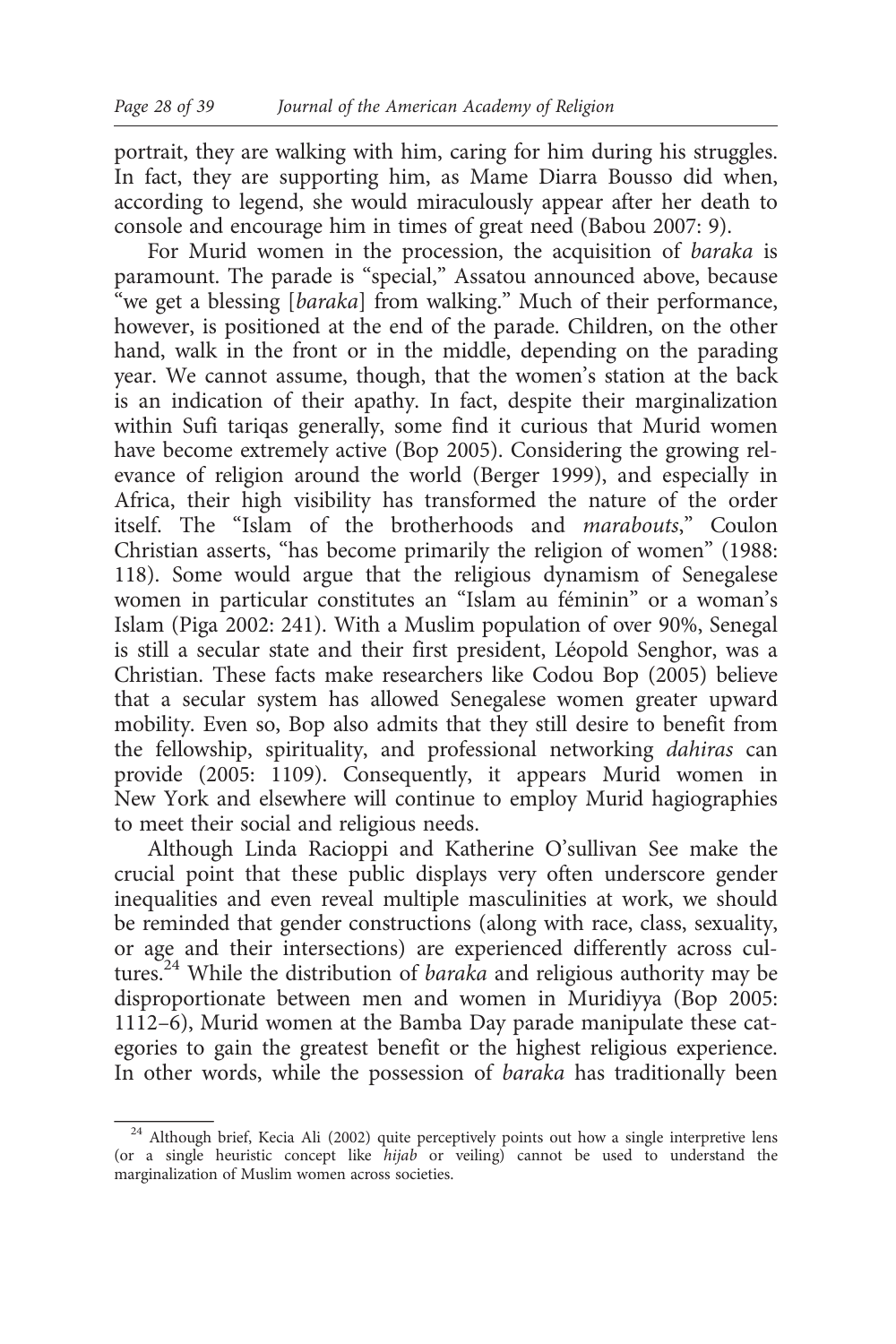male dominated, Murid women in New York have much more earning potential and can challenge the constraints of conventional gender roles. As such, they have used their economic position and religious networks to support marabouts, both male and female, who uphold them and address their concerns. This increased capital empowers their chosen saints, and strengthens the religious and social status of these women. As far as the acquisition of baraka is concerned, Murid women engage in these gendered crossings, dedicating themselves to either male or female saints, in ways that speak to their unique circumstances and empowerment.

## **CONCLUSION**

Religious performance at the Cheikh Amadou Bamba Day parade reveals a particular dynamic involving numerous sociocultural and political elements. It does not reflect future changes, however, that will inevitably occur and impact the range and scope of their Islamic practice and parading tradition. The authority of the cheikhs, for example, appears to be under considerable attack by a growing contingent of middle class Murids, who criticize, among other things, hereditary leadership limiting succession to Bamba's descendents.<sup>25</sup> Since their migration to France long predates their U.S. presence, Murids in places like Paris have had much more time to work out their integration in that society. Educated under a French colonial system, many have relocated to attain graduate degrees in France, and a formidable corps of Murid professionals is already established there. As the Senegalese scholar, Mamadou Diouf, has explained, he sees Bamba's message as an "unfinished prophecy" (2003: 12). While direct clashes have been avoided, he believes class divisions within Muridiyya might force important changes in its hierarchical structure and impact how Bamba's teachings are understood. Unlike its French counterpart, Muridism in America is still new, and the community mostly consists of street

<sup>&</sup>lt;sup>25</sup> In his discussion of this ongoing dissension, Mamadou Diouf writes: "The triumph of the modu-modu [non-western educated, merchants and traders] as representative of the Murid community took place in the second half of the 1980s at the expense of another group much more active in the 1970s, the Murid intellectual—students and Senegalese professionals living in Western countries, particularly in France. While there has never been any direct confrontation between the two groups, a competition between them is at the heart of tensions and conflicts that afflict the Murid brotherhood. The stakes are the management and supervision of Touba, on one hand, and questions of how to interpret, dramatize, and act out the Murid heritage and the founder's message, on the other" (2000: 697).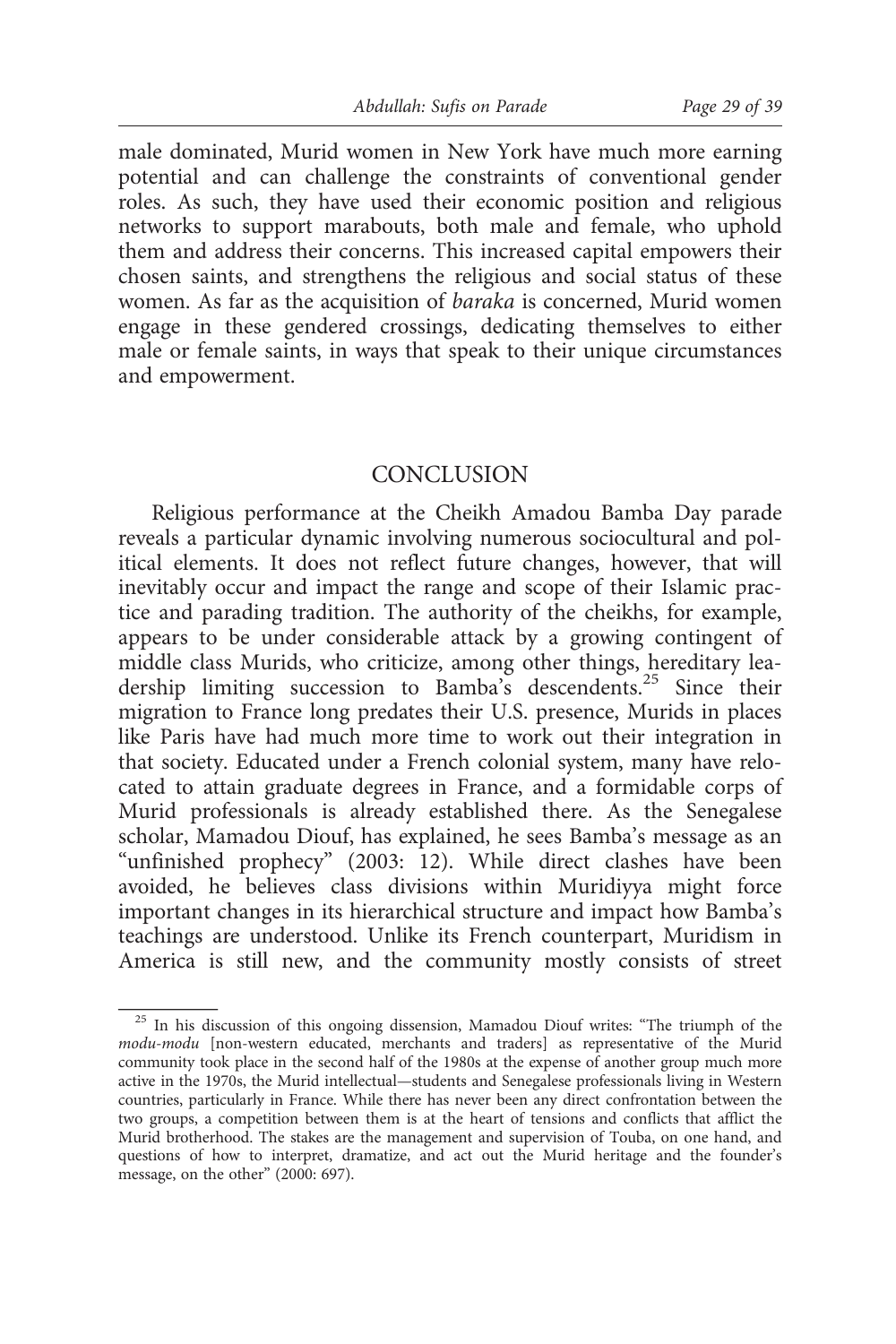merchants and local business owners. While few have managed to finish college and enter graduate school, most are working class.

This class distinction, I would argue, has a direct impact on how Muridiyya is practiced and realized in America. Because a Murid intelligentsia in the United States is not yet consequential (although it has begun to emerge), a working class contingent from the Brotherhood has struggled to maintain and promote traditional interpretations of Muridism. Under current conditions, it appears West African Murids will continue to be guided by the conventional wisdom they have inherited from Touba. At the same time, they will obviously be forced to translate these practices and beliefs into new forms that fit an American context. The invention of a parading tradition is certainly one of these conventions. As this article has argued, this type of public innovation is not simple, involving a complex process that necessitates all sorts of negotiations between the self and other. While the Bamba parade is mainly a religious commemoration, it also reflects their struggle as Black people situated at the bottom rung of America's racial hierarchy. As Muslim immigrants from West Africa, they are doubly marginalized, because their faith is openly associated with terrorism and their homeland is commonly viewed as a disease-ridden jungle. The spectacle of their vivacious sartorial performance, however, is a major attempt to bring both stereotypes sharply into question.

In short, the Cheikh Amadou Bamba Day parade and other religious processions present a crucial stage where scholars can understand how religious identities intersect with race, ethnicity, sexuality, gender, nationality, age (e.g., for second generation immigrants), or class. If we are to grasp something of the meaning of religion or understand how it operates in today's world, it must not be isolated as an independent variable and studied on its own terms only. Rather, religion, in many respects, can constitute the feelings, imaginings, and behavior people act out (Warner 2000) and, often, negotiate with other affiliations of the self. This view would suggest that religious identities are performed, as others have considered for constructs like race (Rahier 1999). This means religious meaning might not always emerge in places or under circumstances traditionally designated as sacred churches, mosques, temples, praise houses. Some would even argue that a sense of the sacred could occur at the most incredible places like a shopping mall (Pahl 2003). Others would say that sacred space as a heuristic tool has lost its relevance, because of its tendency to be employed or described completely out of context (Williams 2002). Still, research areas like where the Bamba parade occurs challenges our sense of what the sacred means, what religion means, and what it means to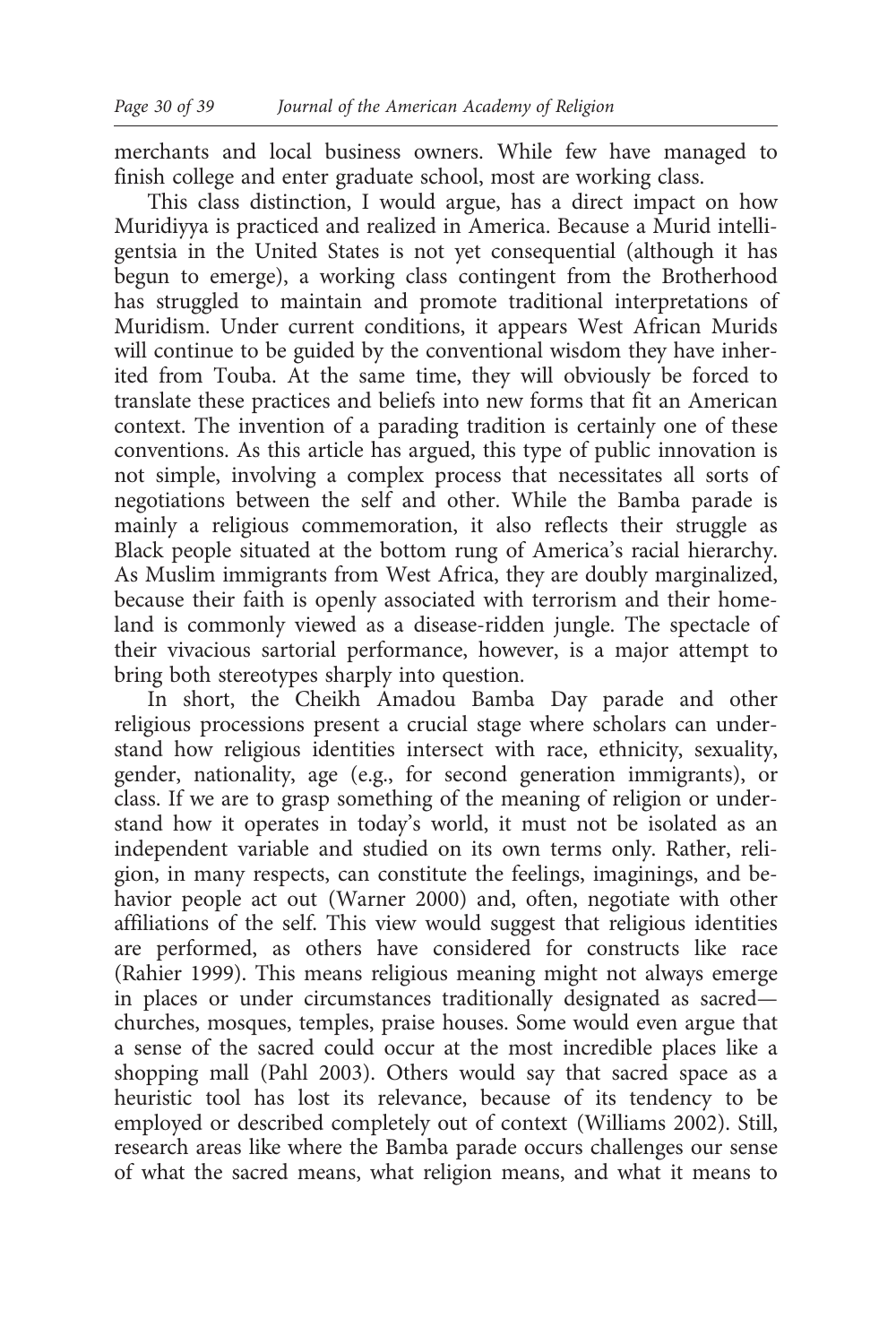grasp how these concepts will be applied to new and changing conditions, particularly in a growing and religiously pluralistic America (Eck 2007). If nothing else, it is certainly a world that promises to call our intellectual moorings into question.

#### **REFERENCES**

- Abdullah, Zain 2001 "West Africa." In Encyclopedia of American Immigration, ed. by James Ciment, 1070–78. Armonk, NY: M.E. Sharpe.
	- 2008 "Negotiating Identities: A History of Islamization in Black West Africa." Journal of Islamic Law and Culture 10/1:5–18.
	- 2009a "African 'Soul Brothers' in the 'Hood: Immigration, Islam and the Black Encounter." Anthropological Quarterly 82/1 Winter issue: 37–62.
	- 2009b Black Mecca: The African Muslims of Harlem. New York: Oxford University Press.
	- Ali, Kecia 2002 "Rethinking Women's Issues in Muslim<br>Communities." In *Taking Back Islam*: In Taking Back Islam: Americans Reclaim their Faith, ed. by Michael Wolfe, 91–98. New York: Rodale & Beliefnet.
	- Allen, Terry 1988 Five Essays on Islamic Art. Manchester, MI?: Solipsist Press.
- Appadurai, Arjun 1996 Modernity at Large: Cultural Dimensions of Globalization. Public Worlds. Vol. v. 1. Minneapolis, MN: University of Minnesota Press.
- Ashley, Wayne 1999 "The Stations of the Cross: Christ, Politics, and Processions on New York City's Lower East Side." In Gods of the City: Religion and the American Urban Landscape, ed. by Robert A. Orsi, 341–66. Bloomington: Indiana University Press.
- Babou, Cheikh Anta 2002 "Brotherhood Solidarity, Education and Migration: The Role of the Dahiras among the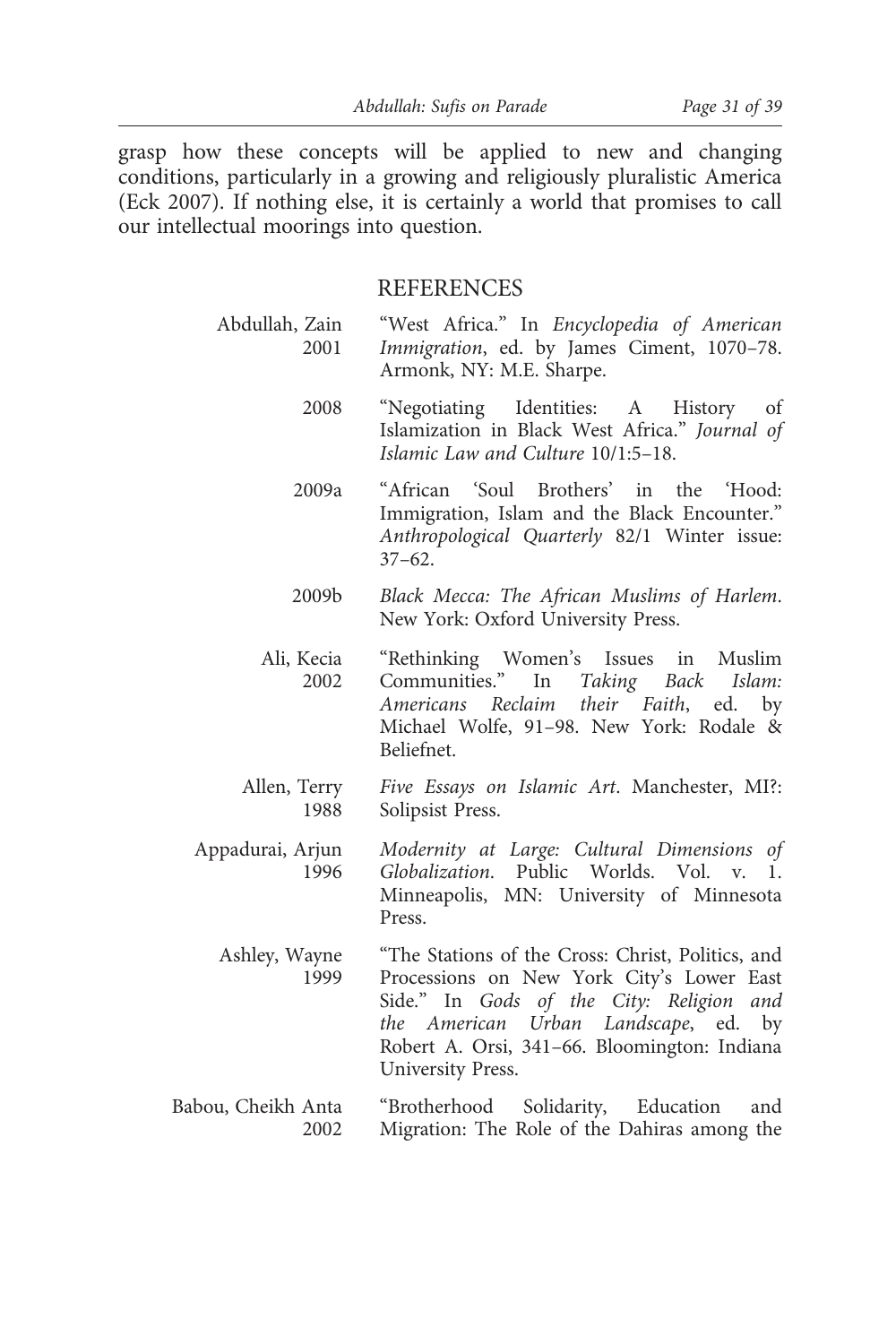Murid Muslim Community of New York." African Affairs 101:151–70.

- 2007 Fighting the Greater Jihad: Amadu Bamba and the Founding of the Muridiyya of Senegal, 1853–1913. Athens: Ohio University Press.
- Bakhtin, Mikhail 1984 Rabelais and His World. trans. by<br>Hélène Iswolsky Bloomington: Indiana Hélène Iswolsky Bloomington: Indiana University Press.
- Bankston, Carl L., III and Min, Zhou 1995 "Religious Participation, Ethnic Identification, and Adaptation of Vietnamese Adolescents in an Immigrant Community." The Sociological Quarterly 36.3:523–34.
	- Barth, Fredrik 1969 Ethnic Groups and Boundaries. The Social Organization of Culture Difference. Boston: Little Brown and Co.
		- 1994 "Enduring and Emerging Issues in the Analysis of Ethnicity." In The Anthropology of Ethnicity: Beyond "Ethnic Groups and Boundaries", ed. by Hans Vermeulen and Cora Govers, 11–32. Amsterdam Hague, Netherlands: Spinhuis; Distribution outside The Netherlands M. Nijhoff International.
	- Berger, Peter L. 1999 The Desecularization of the World: Resurgent Religion and World Politics. Grand Rapids, MI: W.B. Eerdmans.
		- Bop, Codou 2005 "Roles and the Position of Women in Sufi Brotherhoods in Senegal." Journal of the American Academy of Religion (December) 73/ 4:1099–119.
	- Bourdieu, Pierre 1986 "The Forms of Capital." In Handbook of Theory and Research for the Sociology of Education, ed, by John G. Richardson, 241–58. New York: Greenwood Press.
	- Bowman, Marion 2004 "Procession and Possession in Glastonbury: Continuity, Change and the Manipulation of Tradition." Folklore (December) 115/3:273–85.
	- Brereton, Joel P. 2005 "Sacred Space." In Encyclopedia of Religion, 2nd ed., ed. by Lindsay Jones, 7978–86. Detroit, MI: Macmillan Reference.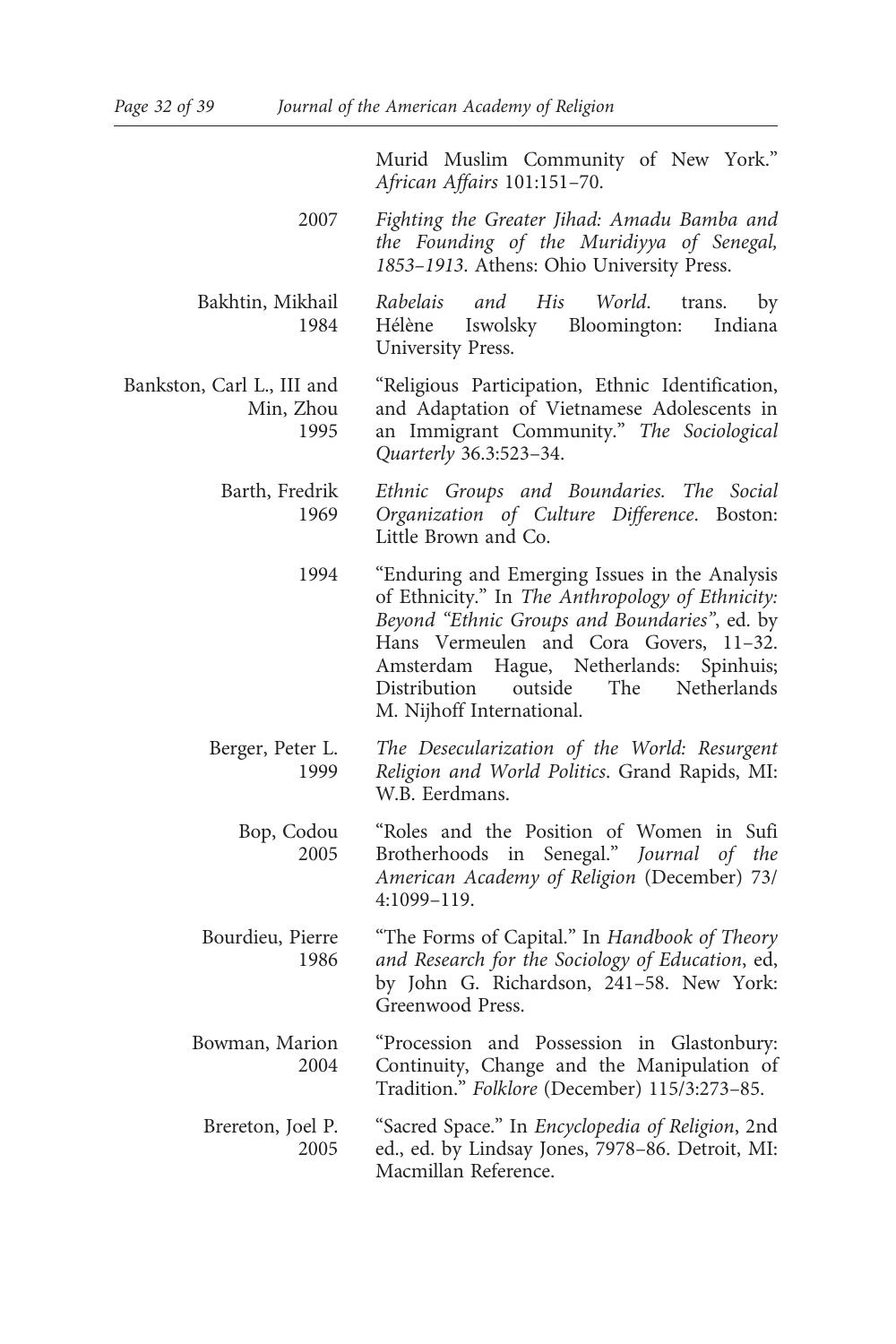| Brodkin, Karen<br>1998                         | How Jews Became White Folks: And What that<br>Says About Race in America. New Brunswick,<br>NJ: Rutgers University Press.                                                                                               |
|------------------------------------------------|-------------------------------------------------------------------------------------------------------------------------------------------------------------------------------------------------------------------------|
| Byfield, Judith<br>2000                        | "Introduction:<br>Rethinking<br>the<br>African<br>Diaspora." African Studies Review (April) 43/1:<br>$1 - 9.$                                                                                                           |
| Callaway, Barbara and<br>Lucy, Creevey<br>1994 | The Heritage of Islam: Women, Religion, and<br>Politics in West Africa. Boulder, CO: Lynne<br>Reiner.                                                                                                                   |
| Casanova, Jose<br>2002                         | "Immigration and Religion in a Global Age."<br>Paper delivered at Loyola University, Chicago,<br>H.                                                                                                                     |
| Corbould, Clare<br>2007                        | "Streets, Sounds and Identity in Interwar<br>Harlem." Journal of Social History (Summer)<br>40/4:859-94.                                                                                                                |
| Coulon, Christian<br>1988                      | "Women, Islam, and Baraka." In Charisma and<br>Brotherhood in African Islam, ed. by Donal<br>B. Cruise O'Brien and Christian Coulon,<br>113-34. Oxford: Clarendon Press.                                                |
| Cruise O'Brien, Donal B.<br>1971               | The Mourides of Senegal: The Political and<br>Economic Organization<br>of<br>an<br>Islamic<br>Brotherhood. Oxford Studies in African Affairs.<br>Oxford: Clarendon Press.                                               |
| DaMatta, Roberto<br>1984                       | "Carnival in Multiple Planes." In Rite, Drama,<br>Festival, Spectacle: Rehearsals toward a Theory<br>of Cultural Performance, ed. by John<br>J. MacAloon Philadelphia: Institute for the<br>Study of Human Issues, Inc. |
| Davis, Susan G.<br>1986                        | <i>Street</i><br>Parades<br>and<br>Power:<br>Theatre<br>in<br>Nineteenth-Century Philadelphia. Philadelphia:<br>Temple University Press.                                                                                |
| Diouf, Mamadou<br>2000                         | "The Senegalese Murid Trade Diaspora and the<br>Making of a Vernacular Cosmopolitanism."<br>Public Culture 12/3:679-702.                                                                                                |
| 2003                                           | (trans. Dominic Thomas) "Preface." In A Saint<br>in the City: Sufi Arts of Urban Senegal, ed. by<br>Allen F. Roberts and Mary Nooter Roberts,                                                                           |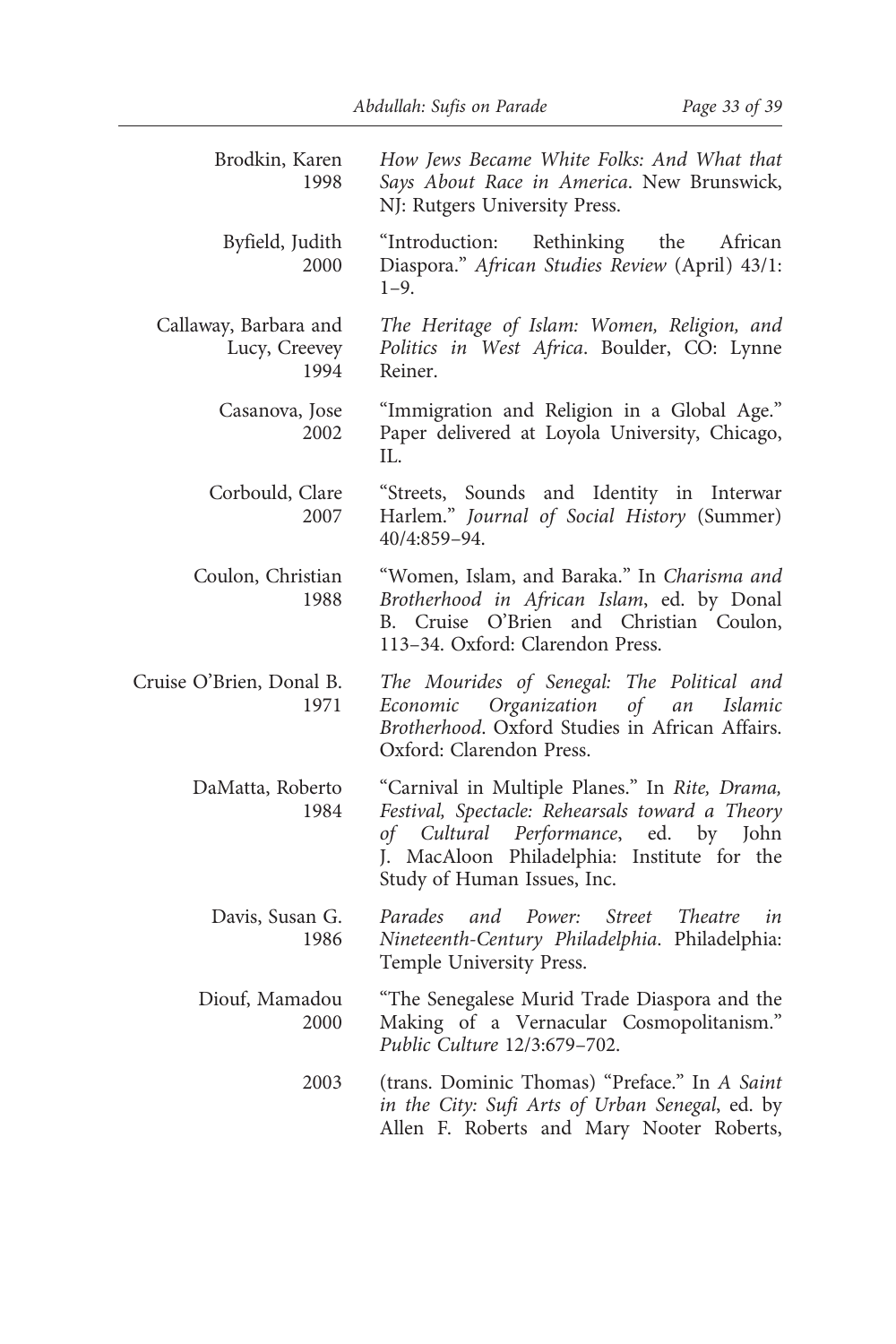|                                                                    | 12-14. Los Angeles, CA: UCLA Fowler<br>Museum of Cultural History.                                                                                                                                                                                              |
|--------------------------------------------------------------------|-----------------------------------------------------------------------------------------------------------------------------------------------------------------------------------------------------------------------------------------------------------------|
| Dunbar, Roberta Ann<br>2000                                        | "Muslim Women in African History." In The<br>of Islam<br>Africa, ed.<br>History<br>in<br>by<br>Nehemia Levtzion and Randall L. Pouwels,<br>397-417. Athens: Ohio University Press.                                                                              |
| Durkheim, Emile<br>1964                                            | [org. 1933] The Division of Labor in Society.<br>New York: Free Press.                                                                                                                                                                                          |
| Ebaugh, Helen Rose Fuchs<br>and Janet, Saltzman<br>Chafetz<br>2000 | Religion and the New Immigrants: Continuities<br>and Adaptations in Immigrant Congregations.<br>Walnut Creek, CA: AltaMira Press.                                                                                                                               |
| Ebin, Victoria<br>1996                                             | "Making Room Versus Creating Space: The<br>Construction of Spatial Categories by Itinerant<br>Mouride Traders." In Making Muslim Space in<br>North America and Europe, ed. by Barbara<br>Daly Metclaf, 92-109. Berkeley, CA: University<br>of California Press. |
| Eck, Diana L.<br>2007                                              | "Prospects for Pluralism: Voice and Vision in<br>the Study of Religion." Journal of the American<br>Academy of Religion (December) 75/4:743-76.                                                                                                                 |
| Esposito, John L. and<br>Dalia, Mogahed<br>2007                    | Who Speaks for Islam?: What a Billion Muslims<br>Really Think. New York: Gallup Press.                                                                                                                                                                          |
| Flood, Finbarr Barry<br>2002                                       | "Between Cult and Culture: Bamiyan, Islamic<br>Iconoclasm, and the Museum," The Art Bulletin<br>84:641-59.                                                                                                                                                      |
| Geertz, Clifford<br>1968                                           | Islam Observed: Religious Development<br>in<br>Morocco and Indonesia. New Haven: Yale<br>University Press.                                                                                                                                                      |
| Gluckman, Max<br>1955                                              | Custom and Conflict in<br>Africa.<br>Oxford:<br>Blackwell.                                                                                                                                                                                                      |
| 1963                                                               | Order and Rebellion in Tribal Africa: Collected<br>Essays, with an Autobiographical Introduction.<br>London: Cohen & West.                                                                                                                                      |
| Guglielmo, Thomas A.<br>2003                                       | White on Arrival: Italians, Race, Color, and<br>1890-1945. New York:<br>Power in Chicago,<br>Oxford University Press.                                                                                                                                           |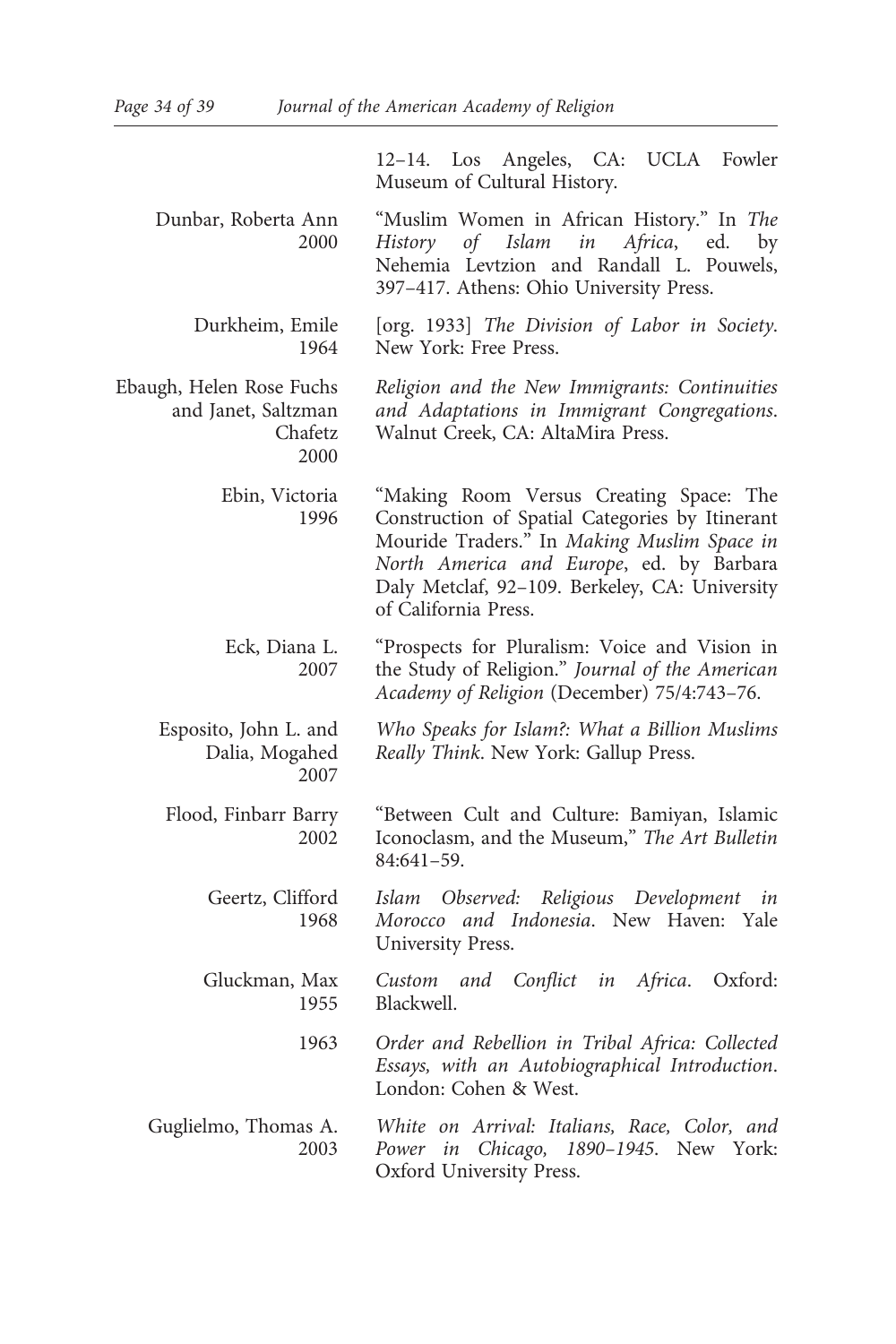| Heatherington, Tracey<br>1999                                     | "Street Tactics: Catholic Ritual and the Senses<br>of the Past in Central Sardinia." Ethnology<br>(Fall) 38/4:315-34.                                                                                                                            |
|-------------------------------------------------------------------|--------------------------------------------------------------------------------------------------------------------------------------------------------------------------------------------------------------------------------------------------|
| Hillyard, Paddy<br>1993                                           | Suspect Community: People's Experience of the<br>Prevention of Terrorism Acts in Britain.<br>London: Pluto.                                                                                                                                      |
| Hirschman, Charles and<br>Luis M. Falcon<br>1985                  | "The Educational Attainment of Religio-Ethnic<br>Groups in the United States." Research in<br>Sociology of Education & Socialization 5:<br>$83 - 120$ .                                                                                          |
| Hurston, Zora Neale<br>1986                                       | [org. 1937] Their Eyes Were Watching God: A<br>Novel. London: Virago Press.                                                                                                                                                                      |
| Ignatiev, Noel<br>1995                                            | How the Irish Became White. New York:<br>Routledge.                                                                                                                                                                                              |
| Jacobsen, Knut A ed.<br>2008                                      | South Asian Religions on Display: Religious<br>Processions in South Asia and in the Diaspora.<br>London: Routledge.                                                                                                                              |
| Jacobson, Jessica<br>1997                                         | "Religion and Ethnicity: Dual and Alternative<br>Sources of Identity among Young British<br>Pakistanis," Ethnic and Racial Studies 20.2:<br>$238 - 56$ .                                                                                         |
| 1998                                                              | Islam in Transition: Religion and Identity<br>among British Pakistani Youth. New York:<br>Routledge.                                                                                                                                             |
| Kasinitz, Philip and<br>Judith, Freidenberg-<br>Herbstein<br>1987 | "The Puerto Rican Parade and West Indian<br>Carnival." In Caribbean Life in New York City:<br>Sociocultural Dimensions, ed. by Constance<br>R. Sutton and Elsa M. Chaney, 327-49.<br>New York: Center for Migration Studies of<br>New York, Inc. |
| Kelton, Jane Gladden<br>1985                                      | "New York City St. Patrick's Day Parade:<br>Invention of Contention and Consensus." The<br>Drama Review (Fall) 29/3:93-105.                                                                                                                      |
| Kirshenblatt-Gimblett,<br>Barbara and Brooks,<br>McNamara<br>1985 | "Processional Performance: An Introduction."<br>The Drama Review 29/3:2–5.                                                                                                                                                                       |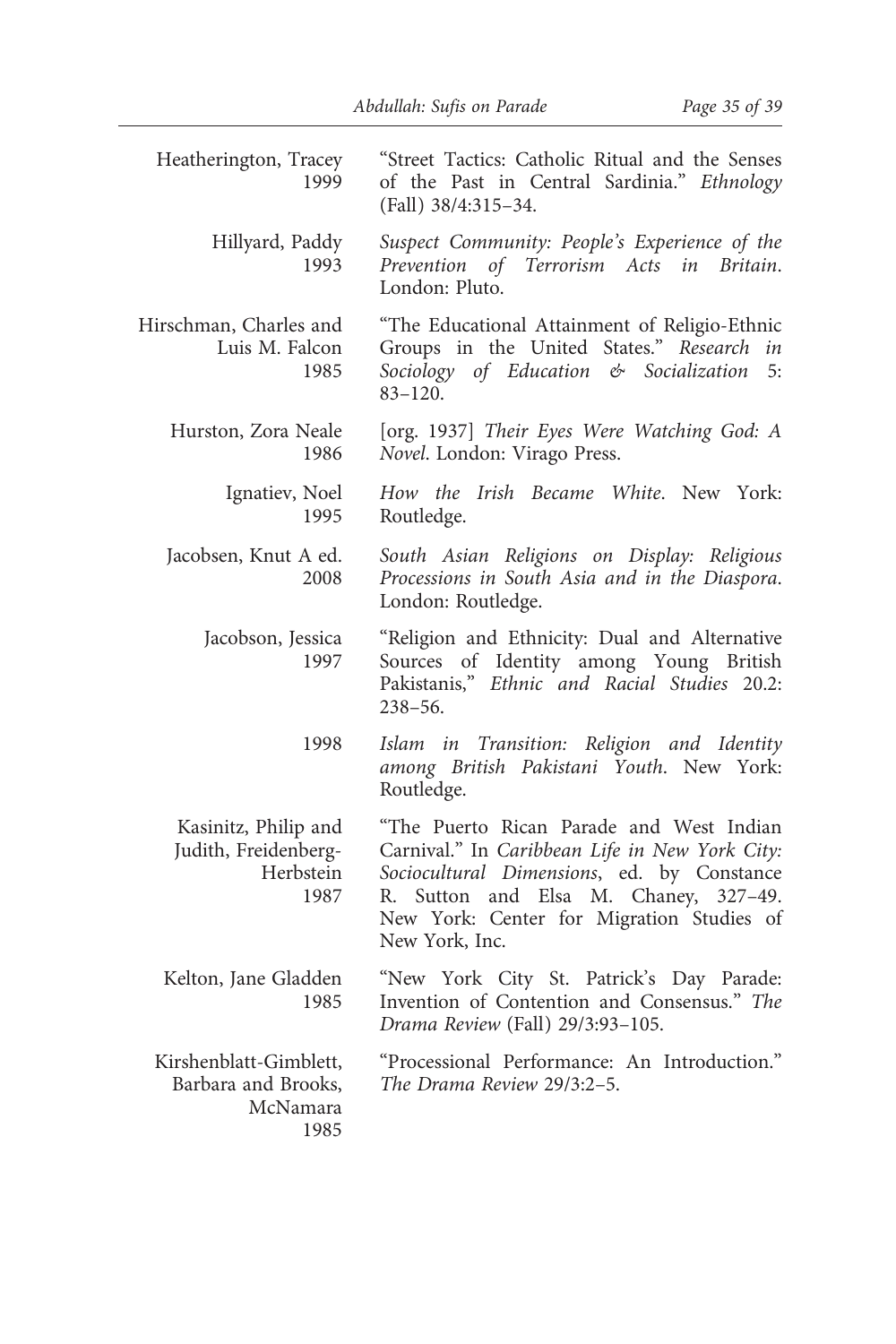| Komlosy, Anouska<br>2004                               | "Procession and Water Splashing: Expressions<br>of Locality and Nationality During Dai New<br>Year in Xishuangbanna." Journal of the Royal<br>Anthropological Institute 10:351-73.                           |
|--------------------------------------------------------|--------------------------------------------------------------------------------------------------------------------------------------------------------------------------------------------------------------|
| Kong, Lily<br>2001                                     | "Mapping 'New' Geographies of Religion:<br>Politics and Poetics in Modernity." Progress in<br>Human Geography 25/2:211-33.                                                                                   |
| Kugelmass, Jack<br>1994                                | Culture:<br>Masked<br>The<br>Greenwich Village<br>Halloween Parade.<br>New York:<br>Columbia<br>University Press.                                                                                            |
| Lawrence, Denise<br>1982                               | "Parades, Politics, and Competing<br>Urban<br>Doo<br>Dah<br>Roses."<br>Urban<br>and<br>Images:<br>Anthropology 11/2:155-76.                                                                                  |
| Lubin, Timothy<br>2001                                 | "Veda on Parade: Revivalist Ritual as Civic<br>Spectacle." Journal of the American Academy of<br>Religion (June) 69/2:377-408.                                                                               |
| Malcomson, Scott L.<br>1996                            | "West of Eden: The Mouride Ethic and the Spirit<br>of Capitalism." Transition: An International<br>Review 6/3:24-45.                                                                                         |
| Mazrui, Ali<br>1986                                    | The Africans: A Triple Heritage. Boston: Little,<br>Brown.                                                                                                                                                   |
| Morsy, Soheir A.<br>1994                               | "Beyond the Honorary 'White' Classification of<br>Egyptians: Societal Identity in Historical<br>Context." In Race, ed. by Steven Gregory and<br>Roger Sanjek New Brunswick, NJ: Rutgers<br>University Press. |
| Nagle, John<br>2005                                    | "Everybody is<br>St.<br>Irish<br>Paddy's':<br>on<br>Alterity<br>Ambivalence<br>and<br>London's<br>at<br>St. Patrick's Day 2002." Identities:<br>Global<br>Studies in Culture and Power 12:563-83.            |
| Onishi, Norimitsu<br>2002                              | "Industrious Senegal Muslims Run a 'Vatican.""<br>New York Times. May 2, late edition-final, col.<br>3:14.                                                                                                   |
| O'Reilly, Kathleen and<br>Michael E., Crutcher<br>2006 | "Parallel Politics: The Spatial Power of New<br>Orleans' Labor Day Parades." Social & Cultural<br>Geography (April) 7/2:245-65.                                                                              |
| Pahl, Jon<br>2003                                      | Shopping Malls and Other Sacred Spaces: Putting<br>God in Place. Grand Rapids, MI: Brazos Press.                                                                                                             |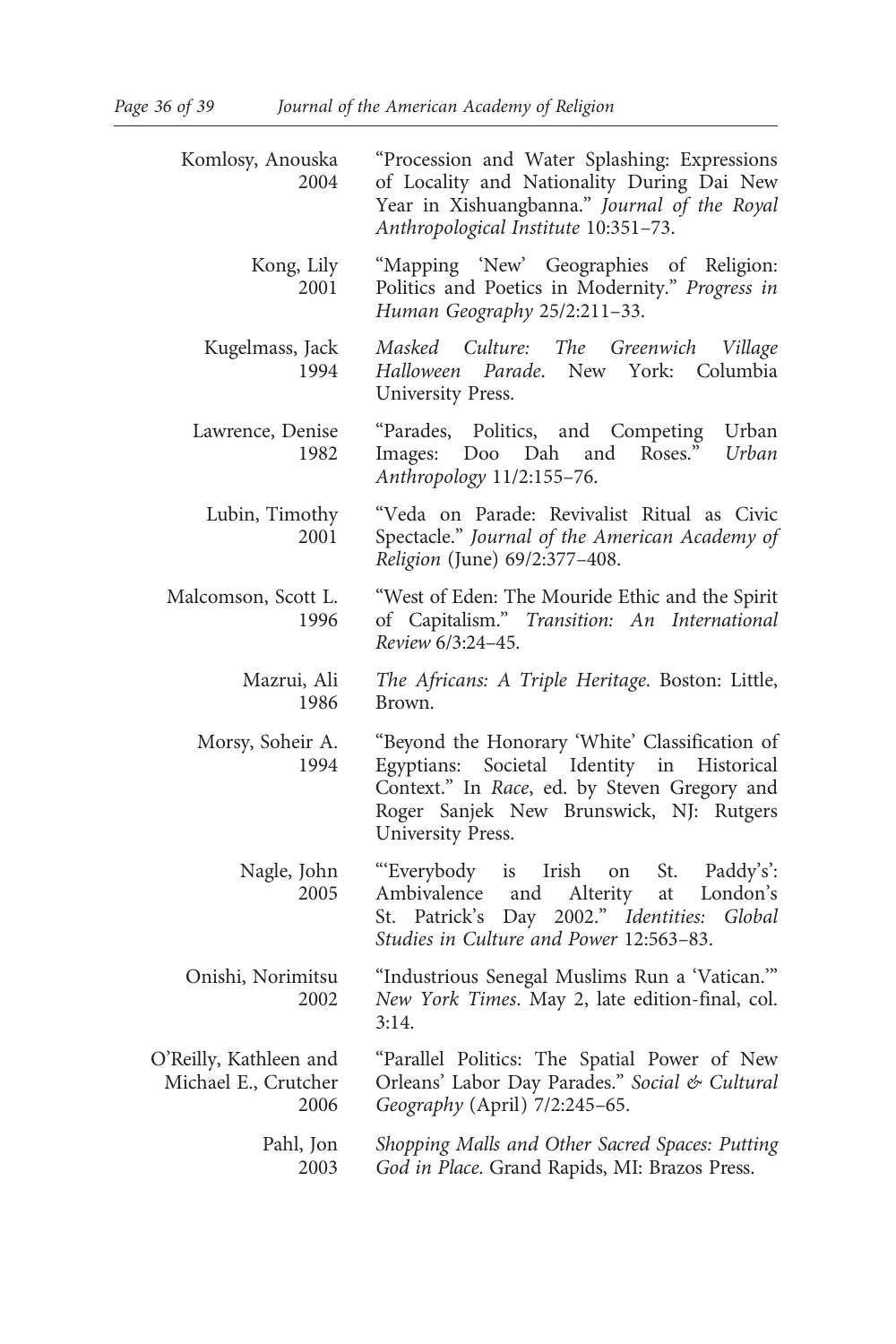| Perry, Donna L.<br>"Rural Ideologies and Urban Imaginings: Wolof<br>Immigrants in New York City." African Today<br>1997<br>44/2:229-59.                                                                                                                                              |                     |
|--------------------------------------------------------------------------------------------------------------------------------------------------------------------------------------------------------------------------------------------------------------------------------------|---------------------|
| Piga, Adriana<br>Dakar et les orders soufis: Processus sociocul-<br>turels et développement urbain au Sénégal con-<br>2002<br>temporain. Paris: L'Harmattan.                                                                                                                         |                     |
| Racioppi, Linda and<br>"Ulsterman and Loyalist Ladies on Parade:<br>Katherine, O'sullivan See<br>Gendering Unionism in Northern Ireland."<br>International Feminist Journal of Politics<br>2000<br>(Spring) 2/1:1-29.                                                                |                     |
| Rahier Jean Muteba, ed.<br>Representations<br>of Blackness<br>Performance of Identities. Westport, CT: Bergin<br>1999<br>& Garvey.                                                                                                                                                   | the<br>and          |
| Roberts, Allen F. and<br>A Saint in the City: Sufi Arts of Urban Senegal.<br>Los Angeles, CA: UCLA Fowler Museum of<br>Mary Nooter, Roberts<br>2003<br>Cultural History.                                                                                                             |                     |
| Robertson, Roland<br>Globalization: Social<br>Theory<br>and<br>1992<br>Culture. London: Sage.                                                                                                                                                                                        | Global              |
| Wrapped in Pride: Ghanaian Kente and African<br>Ross, Doran H.<br>American Identity. Vol. 2. Los Angeles, CA:<br>1998<br>UCLA Fowler Museum of Cultural History.                                                                                                                     |                     |
| Rubinstein, Ruth P.<br>Dress Codes: Meanings and Messages<br>American Culture. Boulder: Westview Press.<br>1995                                                                                                                                                                      | in                  |
| "The Occupation of Public Space through<br>Salzbrunn, Monika<br>Religious and Political Events: How Senegalese<br>2004<br>Migrants became a Part of Harlem, New York."<br>Journal of Religion in Africa 34/4:468-92.                                                                 |                     |
| "Defining Boundaries, Creating Contacts:<br>Schneider, Jo Anne<br>Puerto Rican and Polish Presentation of Group<br>1990<br>Identity through Ethnic Parades." Journal of<br>Ethnic Studies 18.1:33-57.                                                                                |                     |
| Schubel, Vernon James<br>"Karbala<br>Sacred Space<br>among<br>as<br>1996<br>Shìa: 'Every Day<br>American<br>Everywhere Is Karbala." In Making Muslim<br>Space in North America and Europe, ed. by<br>Barbara Daly Metclaf, 186-203. Berkeley, CA:<br>University of California Press. | North<br>Is Ashura, |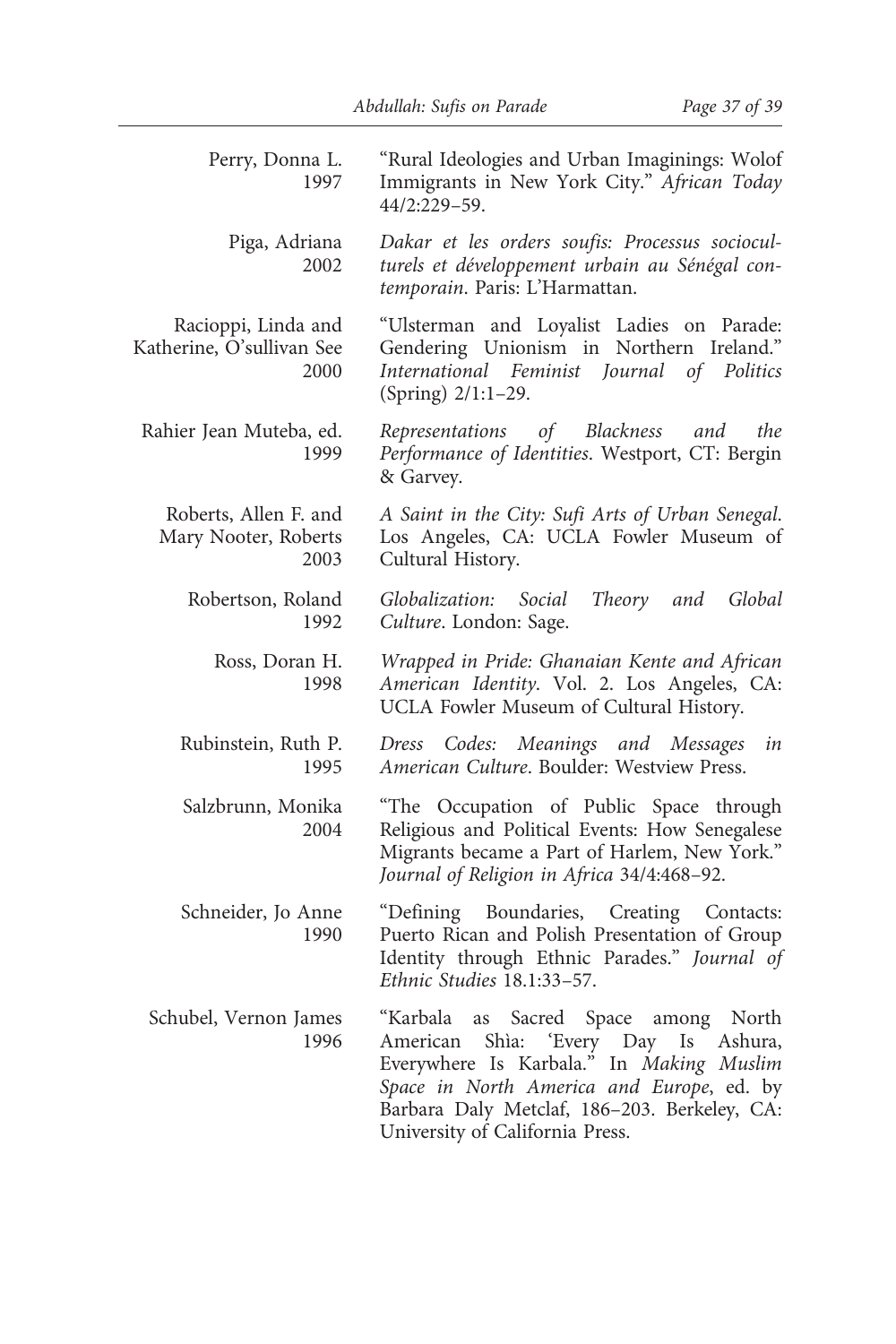| Sciorra, Joseph<br>1999           | "We Go Where the Italians Live': Religious<br>Processions as Ethnic and Territorial Markers<br>in a Multi-ethnic Brooklyn Neighborhood." In<br>Gods of the City: Religion and the American<br>Urban Landscape, ed. by Robert A. Orsi,<br>310-40. Bloomington: Indiana University Press. |
|-----------------------------------|-----------------------------------------------------------------------------------------------------------------------------------------------------------------------------------------------------------------------------------------------------------------------------------------|
| Slyomovics, Susan<br>1996         | "The<br>Muslim<br>World Day Parade<br>and<br>'Storefront' Mosques of New York City." In<br>Making Muslim Space in North America and<br>Europe, ed. by Barbara Daly Metclaf, 204-16.<br>Berkeley, CA: University of California Press.                                                    |
| Speer, Tibbett<br>1994            | "The Newest African Americans Aren't Black."<br>American Demographics, 16/1: 9-10.                                                                                                                                                                                                      |
| Stoller, Paul<br>1999             | Jaguar: A Story of Africans in America.<br>Chicago: The University of Chicago Press.                                                                                                                                                                                                    |
| 2002                              | Money Has No Smell: The Africanization of<br>New York City. Chicago: University of Chicago<br>Press.                                                                                                                                                                                    |
| The Drama Review<br>1985          | "Processional Performance." The Drama Review<br>(Fall), 29/3.                                                                                                                                                                                                                           |
| Tseëlon, Efrat, ed.<br>2001       | Masquerade and Identities: Essays on Gender,<br>and<br>Marginality. New<br>York:<br><i>Sexuality,</i><br>Routledge.                                                                                                                                                                     |
| Turner, Victor Witter<br>1969     | The<br>Ritual Process: Structure and<br>Anti-<br>Structure. Chicago: Aldine Pub. Co.                                                                                                                                                                                                    |
| U.S. Bureau of the Census<br>1990 | Characteristics of the Foreign-Born Population<br>in the United States. Washington, DC: U.S.<br>Government Printing Office.                                                                                                                                                             |
| 2000                              | Characteristics of the Foreign-Born Population<br>in the United States. Washington, DC: U.S.<br>Government Printing Office.                                                                                                                                                             |
| 2000                              | Current Population Survey. Washington, DC: U.<br>S. Government Printing Office.                                                                                                                                                                                                         |
| van Gennep, Arnold<br>1960        | [org. 1908] The Rites of Passage. Chicago:<br>University of Chicago Press.                                                                                                                                                                                                              |
| Waldman, Amy<br>1999              | "Killing Heightens the Unease Felt by Africans<br>in New York." New York Times, Feb. 14: 1.                                                                                                                                                                                             |